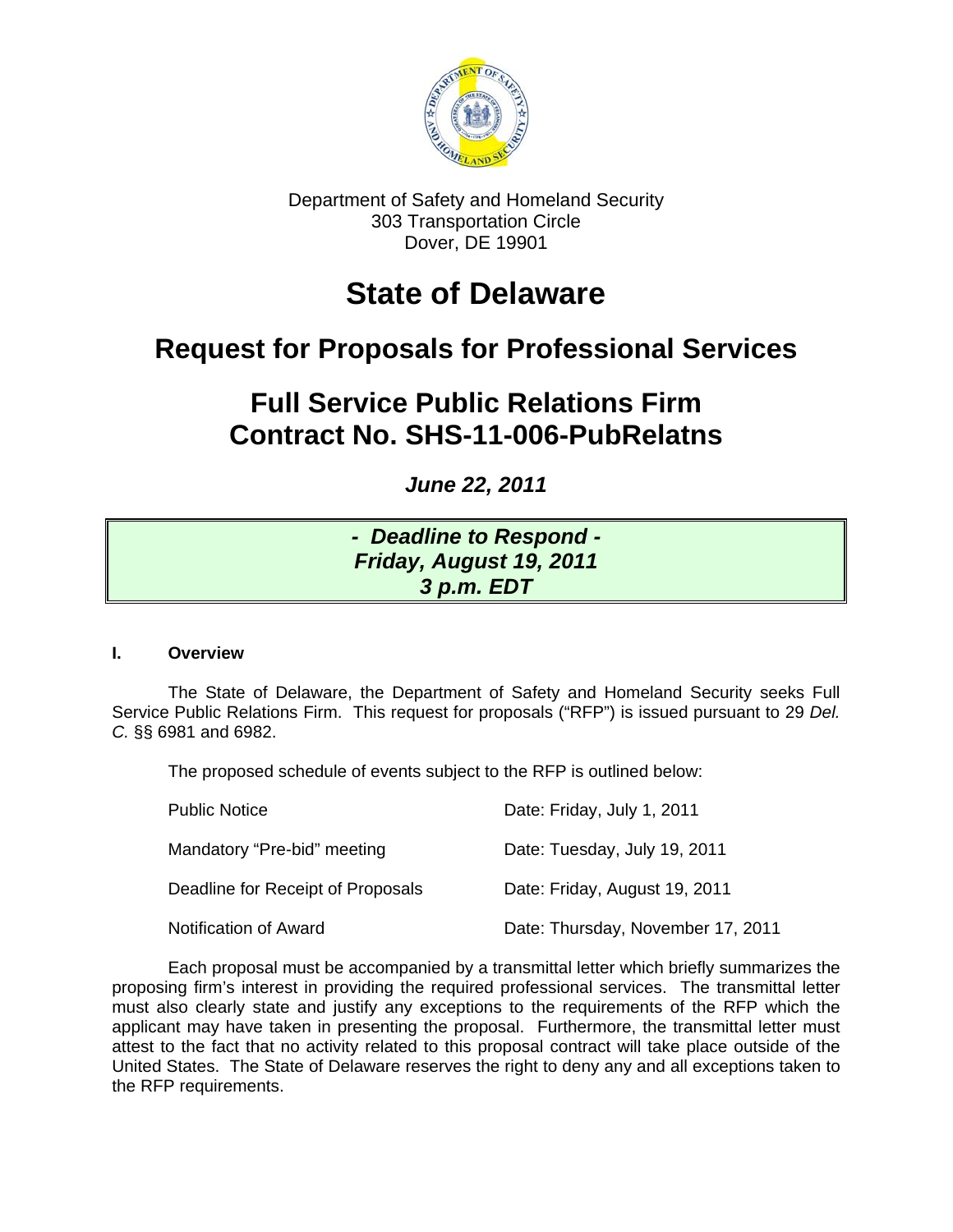#### **II. Scope of Services**

## **A. SCOPE OF PROJECT**

The Office of Highway Safety is a state agency which falls under the Delaware Department of Safety and Homeland Security and is primarily federally funded. OHS addresses behavioral traffic safety issues such as seat belt use, impaired driving, and aggressive driving.

Since 2005 the Office of Highway Safety has contracted with two different PR/Communications firms to handle all elements of public awareness communications for OHS (exclusive of issuing media releases) and provide consistency among OHS's multiple awareness campaigns.

The efforts that the PR/Communications Firm shall be asked to handle for OHS may include but shall not be limited to the following: updating OHS's Communications plan, conducting market research on audience demographics, tactics, and effective strategies, developing communication materials, and creating, developing, implementing and evaluating all public information and awareness campaigns needed by OHS in a given calendar and/or federal fiscal year. Development of campaigns shall include the development of all camera-ready art and broadcast quality materials. All television spots produced for OHS must include closed captioning. The successful bidder will be responsible for producing media materials and placing media buys as well.

The successful bidder will work on multiple campaigns in the course of a calendar/fiscal year, often several at one time. They include but are not limited to: Click It or Ticket, Respect The Sign (Aggressive Driving), Checkpoint Strikeforce (DUI), Walk Smart (pedestrian) and Ride Smart (motorcycle), Underage Drinking, and Tween Seat Belt Safety.

Bidders should have adequate capacity in terms of staff and production resources to accommodate the many needs of this proposal. All work, creative and material, produced under the final contract are paid for by federal funds and therefore becomes the property of the Office of Highway Safety.

OHS is looking for any demonstrated experience and/or success bidders may have in traffic safety marketing, working with state agencies, social marketing, internet advertising, and market research.

## **B. OBJECTIVES**

The objectives of this project are as follows:

- 1. Create and implement a realistic & effective marketing/communications strategy for the Office of Highway Safety, which should also take into consideration elements of the national Communications Plan developed by the National Highway Traffic Safety Administration (NHTSA) – see info. on page 6.
- 2. Provide continued consistency among OHS's Public Information campaigns.
- 3. Incorporate market research into the development of OHS's PI & E campaigns in order to more effectively reach target populations.
- 4. Coordinate and implement effective media buys, and leverage media buys made at the national level by NHTSA.
- 5. Develop and produce effective public information/communication materials.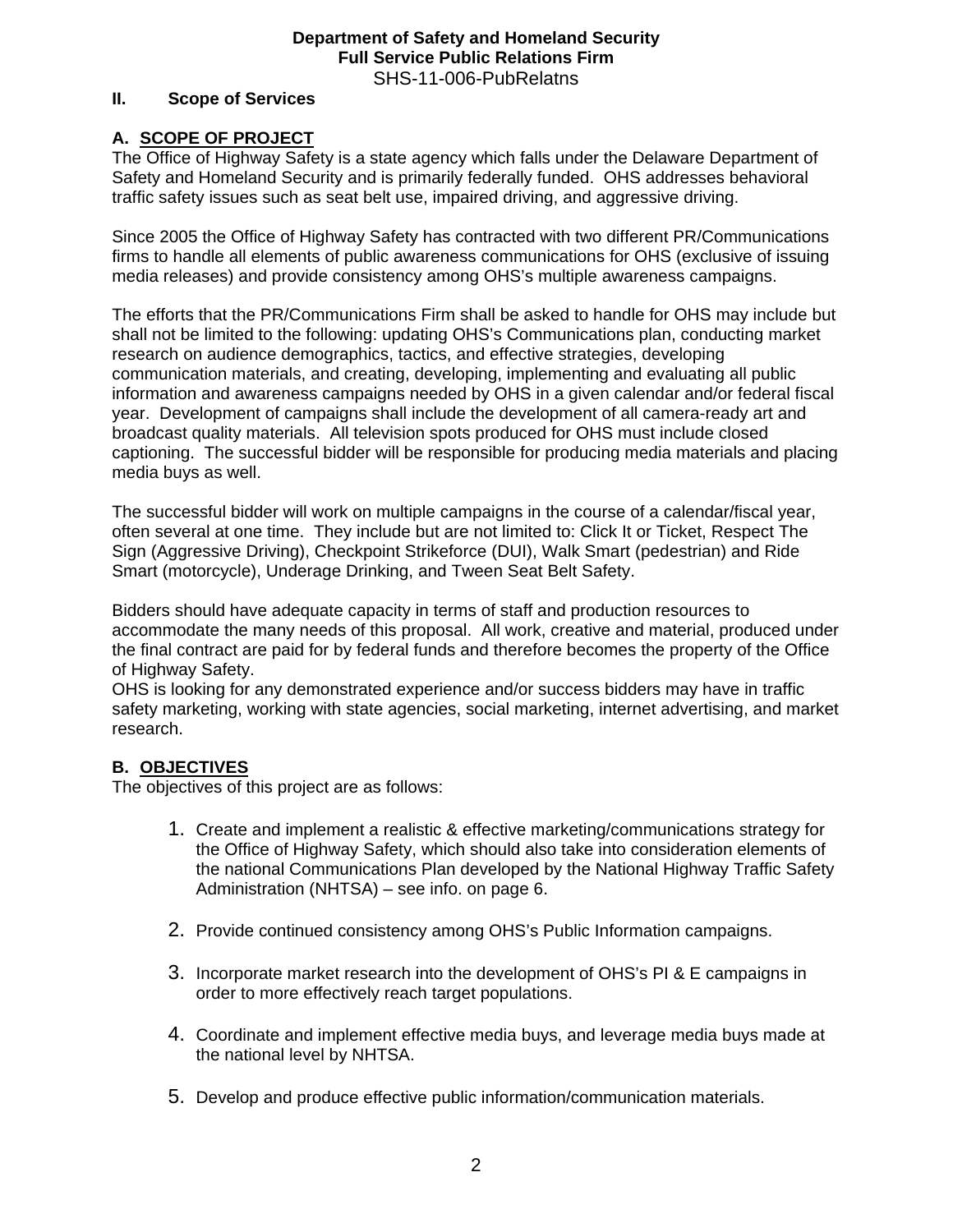6. Implement effective public information campaigns in an effort to change behind the wheel behavior through a combination of paid media, public awareness, and social marketing media strategies.

## **C. TASKS FOR PREPARING TO SUBMIT PROPOSAL**

At a minimum, the following tasks must be undertaken when preparing to submit a proposal on this project:

## **Task 1**

Attend a pre-bid meeting at the Department of Safety and Homeland Security on Tuesday, July 19, 2011 at 1 p.m. EDT in the Main (DMV) Conference Room

## **Task 2**

 Review OHS's FY 2011 Highway Safety Plan (HSP) located at <http://ohs.delaware.gov/services/reports.shtml>. This will provide bidders with an overview of OHS's goals, its top 6 priority areas, and the problem motor vehicle crashes present in Delaware. It will also provide information on how OHS works with various partners in the law enforcement and safety communities to address these priority areas. Bidders should also review the paid media summary in this document.

## **Task 3**

 Review OHS's FY 2010 Annual Report also located at <http://ohs.delaware.gov/services/reports.shtml>. This will provide potential bidders with additional insight into our priority areas, our goals, whether or not the goals have been met, and the campaigns that we have conducted in a given year in an effort to impact our top 6 priority areas. Bidders should also review the paid media summary in this document.

## **Task 4**

Review information contained on OHS's website at [www.ohs.delaware.gov](http://www.ohs.delaware.gov/) . This will provide bidders with more background information on what OHS does and how we do it as well as give you appropriate insight to the age groups OHS identifies to affect a behavior change.

## **Task 5**

 Review NHTSA's 2011 National Communications Plan to determine priority areas and how they overlap with OHS's priority areas found in the HSP and Annual Report. The Plan can be found here: <http://www.trafficsafetymarketing.gov/commplans.cfm>

## **Task 6**

Review information from the 2008 Communications Forum found at [http://www.trafficsafetymarketing.gov/tools.cfm?tool=E%2DMarketing&page=2008%20Strat](http://www.trafficsafetymarketing.gov/tools.cfm?tool=E%2DMarketing&page=2008%20Strategic%20Communications%20Forum%2C%20Marina%20del%20Rey%2C%20CA) [egic%20Communications%20Forum%2C%20Marina%20del%20Rey%2C%20CA](http://www.trafficsafetymarketing.gov/tools.cfm?tool=E%2DMarketing&page=2008%20Strategic%20Communications%20Forum%2C%20Marina%20del%20Rey%2C%20CA) The 2011 Strategic Communications Forum will be held June 6-8, 2011.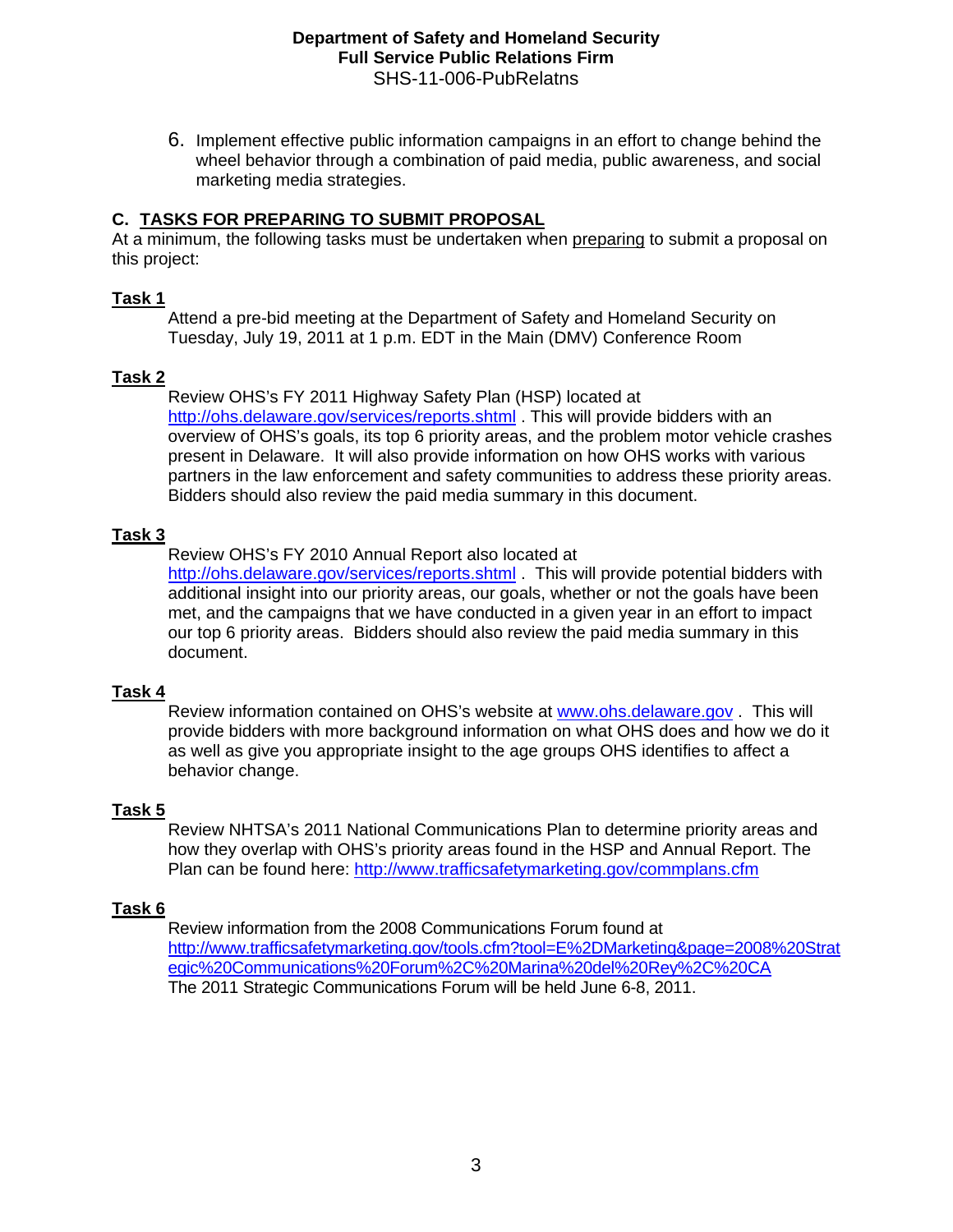#### **D. Tasks For Submitting the Proposal**

#### **Task 1**

Upon completion of all previous tasks, provide a draft work plan to meet OHS's communication and public information needs. Provide any suggestions for new or unique ideas OHS should consider and that the bidder would be able to implement. (Tab 2 under Format)

#### **Task 2**

Upon completion of all previous tasks, provide a draft plan for one of OHS's public awareness campaigns. The plan should include a sample creative, sample media buy, and additional avenues for increasing awareness and changing behavior. (Tab 3 choose from list on pg 6)

#### **Task 3**

Provide additional samples of creative completed for other state agencies, businesses, or organizations. Please highlight any experience in producing materials for non-English speaking audiences, and provide samples of same. (Tab 5)

#### **Task 4**

 Provide a list and description, including hourly and/or project costs, of all services offered in house, and services typically outsourced. (Tab 6)

#### **Task 5**

Adhere to the guidelines listed under Required Format for Submission of Proposals. This section of the RFP lists additional information such as a detailed Cost Summary that is required to submit a bid for this project.

#### **\*Additional tasks that the successful bidder will be required to perform:**

#### **Task 1**

Coordinate all campaign implementations with the Office of Highway Safety's Community Relations Officer.

## **Task 2**

Evaluate campaign effectiveness.

#### **Task 3**

 Review OHS's current marketing/communication strategy and assist the Community Relations Officer in making appropriate changes to create a realistic & effective marketing/communications strategy for the Office of Highway Safety.

#### **Task 4**

 Assist Community Relations Officer with preparing Paid Media Summaries for the HSP and Annual Report as required by federal guidelines. Successful bidder will keep detailed records regarding reach, frequency, GRP's, impressions and circulation for all media buys.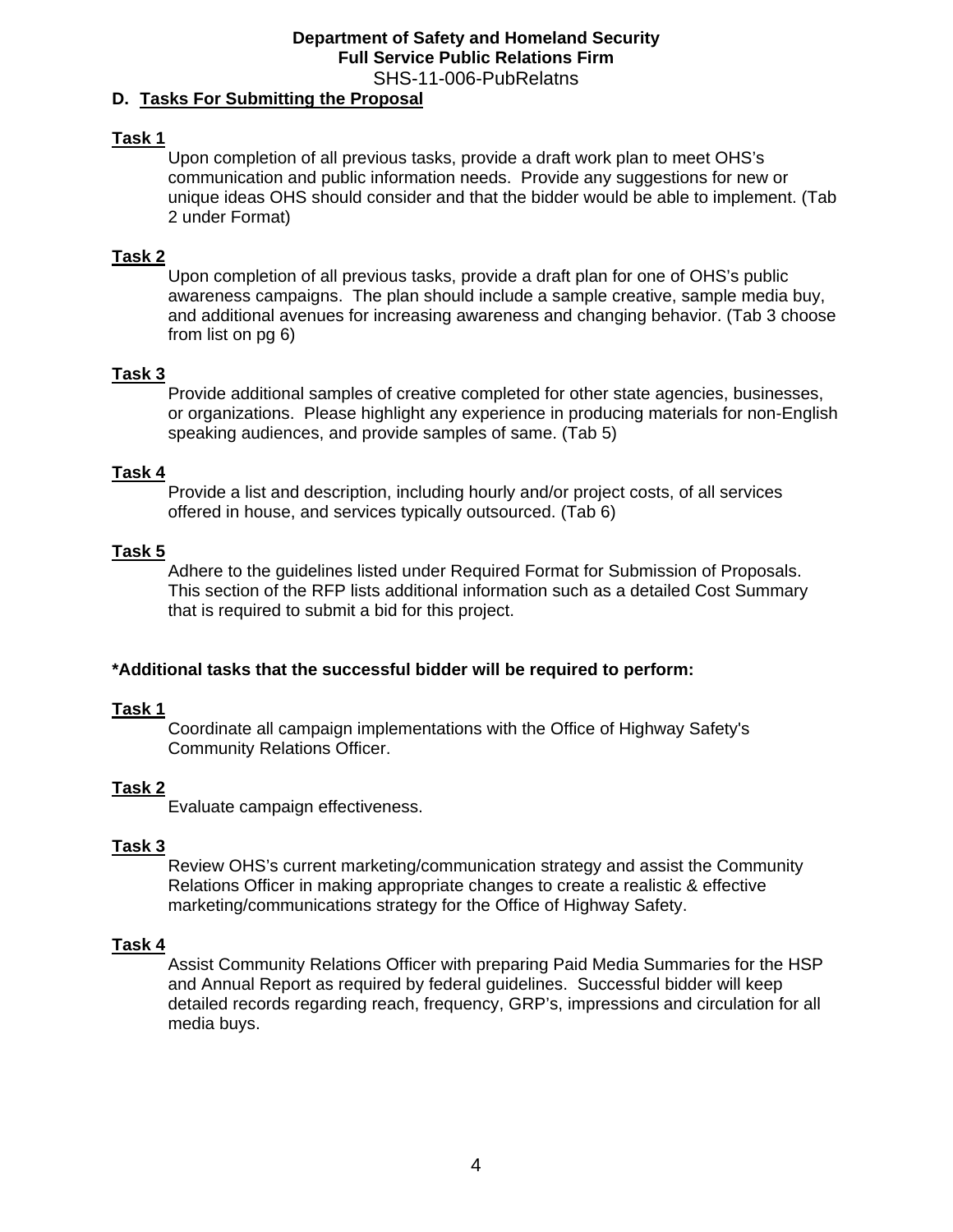## **Task 5**

 Assist OHS in preparing documents for its Highway Safety Conference including booklets, save the date materials, and database email blasting and tracking.

## **E. AVAILABLE FUNDS**

For the purposes of preparing this proposal, the maximum amount of money currently available for this proposal is estimated to be **\$1,600,000.00.** This funding will come from federal funds allocated for the Federal Fiscal Year 2012, which begins October 1, 2011. Consultants should not create a proposal with secondary options describing what can be done based on the potential for additional funding. Consultants are to use the estimated amount of **\$1,600,000.00**  as their guide. The availability of additional funding after the contract period begins is dependent upon the approval of such funds by the federal government (National Highway Traffic Safety Administration). Should additional funding become available, acceptance of a proposal based on the above listed Available Funds, and the negotiation of a contract with a successful bidder based on their proposal, will not preclude OHS from adding additional funds and projects to the contract so long as the overall scope of the project does not change.

The successful bidder should be advised that the federal government does not often provide its full funding allocation to the Office of Highway Safety on October 1<sup>st</sup>. Therefore, the successful bidder must be prepared to work at times without being reimbursed within 30 days for work completed until OHS's funding allotment for a particular project has been received. By submitting a proposal response to this RFP, you are acknowledging to OHS that this will not be a problem.

## **F. COMPILING THE PROPOSAL**

Proposals must be submitted with labeled tabs or labeled colored divider sheets as described in the paragraphs below. Any other information thought to be relevant, but not applicable to these categories, should be provided as an appendix to the proposals. If publications are supplied by consultants to respond to a requirement, the proposal must reference the document number and page number(s). Proposals not providing this reference will be considered to have no reference material. It is recommended that bidders not use 3-ring binders as the rings have been known to shake loose during transport and in that event, papers may become mixed up.

**Once a contract is awarded, all information in the successful and unsuccessful RFP's bids is considered public information**. If a vendor feels that they cannot submit their proposal without including proprietary information, they must adhere to the following procedure or their proposal may be deemed unresponsive and will not be recommended for selection. Vendor(s) must submit such information in a separate, sealed envelope labeled "Proprietary Information" with the RFP number. The envelope must contain a letter from the Vendor's legal counsel describing the documents in the envelope, representing in good faith that the information in each document is not "public record" as defined by 29 *Del. C*. § 10002(d), and briefly stating the reasons that each document meets the said definitions.

## **G. RFP RESPONSE FORMAT**

## **COVER LETTER**

Each proposal will have a cover letter on the letterhead of the company or organization submitting the proposal. The cover letter shall briefly summarize the bidder's ability to provide the products specified in the RFP and any other value-added services(s) not specifically requested and which briefly summarizes the proposing firm's interest in providing the required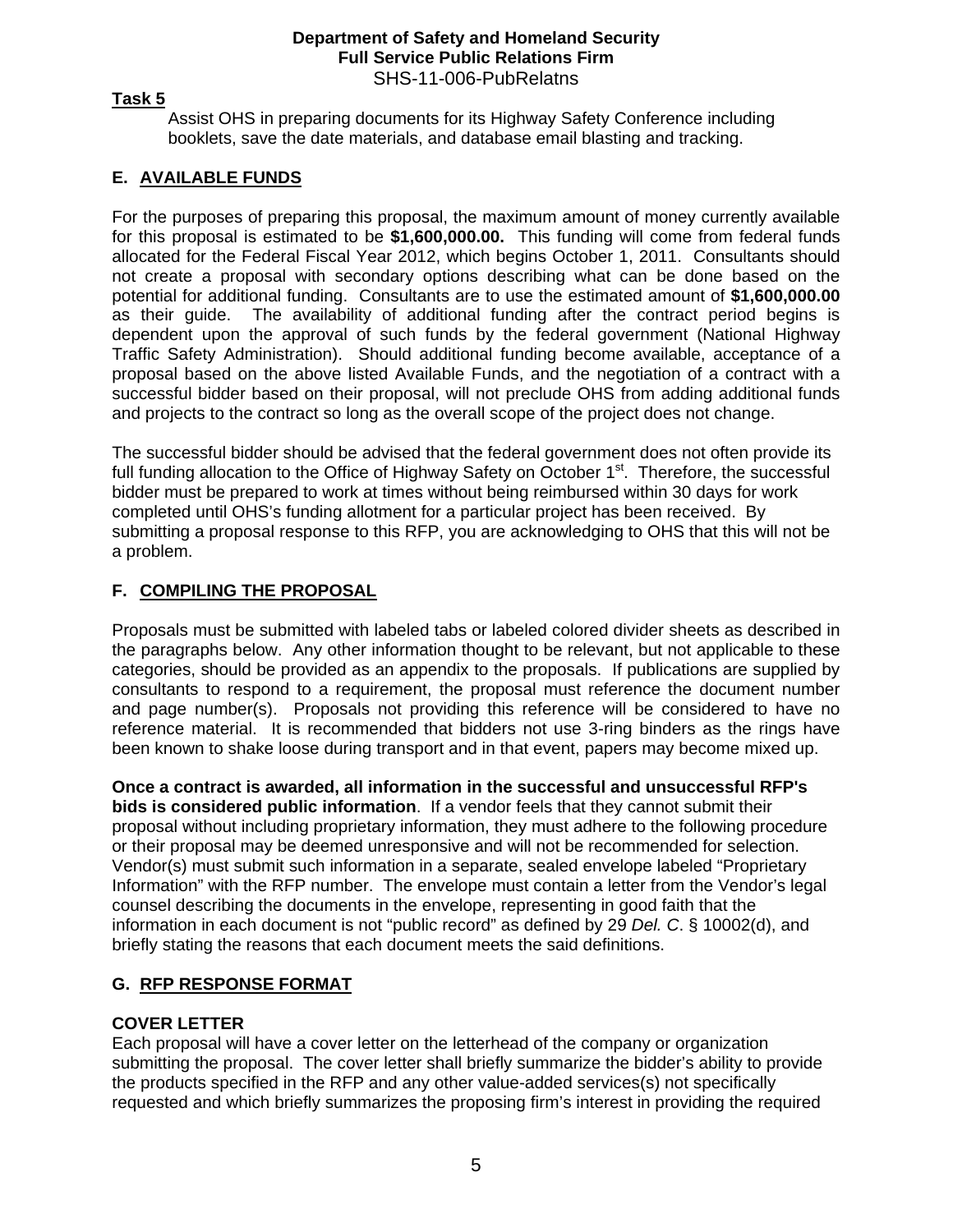## **Department of Safety and Homeland Security Full Service Public Relations Firm**

SHS-11-006-PubRelatns professional services, as well as names of individuals to contact for additional proposal information.

The cover letter must be signed by a representative who has the legal capacity to enter the organization into a formal contract with the State of Delaware, Office of Highway Safety.

Consultants who submit proposals may be required to make oral presentations of proposals. Such presentations provide an opportunity for consultants to clarify proposals to insure thorough mutual understanding. The Office of Highway Safety will schedule these presentations at its sole discretion.

## **TAB 1 - TABLE OF CONTENTS**

## **TAB 2 - DESCRIPTION OF PROPOSED EFFORT TO BE UNDERTAKEN**

Include a general narrative description of the proposed effort. The narrative should follow a logical order from the beginning of the project to the end, and include any innovative ideas that Consultant would implement to manage all of OHS's public awareness campaigns.

Additionally, describe specifically how the objectives listed in Proposal Information (pgs.  $8 - 9$ ) will be achieved through a logical, innovative and rational plan. The plan should include a detailed plan for evaluation, the use of market research that is preferred, preferred formats of paid media advertising – including any innovative uses of web-based advertising (highlight any experience in this area here). Also include information on tailoring campaigns to address differences in driving behavior among Delaware's three counties, language differences, successes with social media outreach, public relations events or utilizing partnerships to increase message reach, especially among younger audiences, as well as any new or unique ideas that you would implement as the successful bidder that OHS is not currently using.

## **TAB 3 - WORKPLAN FOR SELECTED OHS CAMPAIGN**

For Task 2 when providing a plan regarding how you would conduct one of OHS's campaigns, your narrative should also include a description of the target audience, how that audience was determined, types of materials/deliverables proposed for production, and an evaluation plan.

## **TAB 4 - ESTIMATED COST PROPOSAL**

The information requested in this section is required to support the basis for the proposed cost of the Consultant. Project funds available are to be used as estimating guidelines.

For purposes of planning a response to this proposal, while the estimated amount of the RFP is **\$1,600,000.00** the funds must be allocated to certain projects in the following manner. You may choose one of the listed campaigns for the work plan example needed in Tab 3, utilizing the funding allocated to support your strategy. Below is not an all inclusive list of campaigns and budgets may change based on Federal funding allocations.

\$700,000 Checkpoint Strikeforce 2012 campaign and other impaired driving mobilizations (St. Patrick's, New Year's, Halloween) \$100,000 Designated Driver \$80,000 Safe Family Holiday \$170,000 Respect The Sign (Aggressive Driving) campaign \$245,000 Click It or Ticket (Feb- night time, May-day and night) \$60,000 Walk Smart Pedestrian Campaign \$85,000 Ride Smart Motorcycle Safety Campaign \$100,000 Underage Drinking Campaign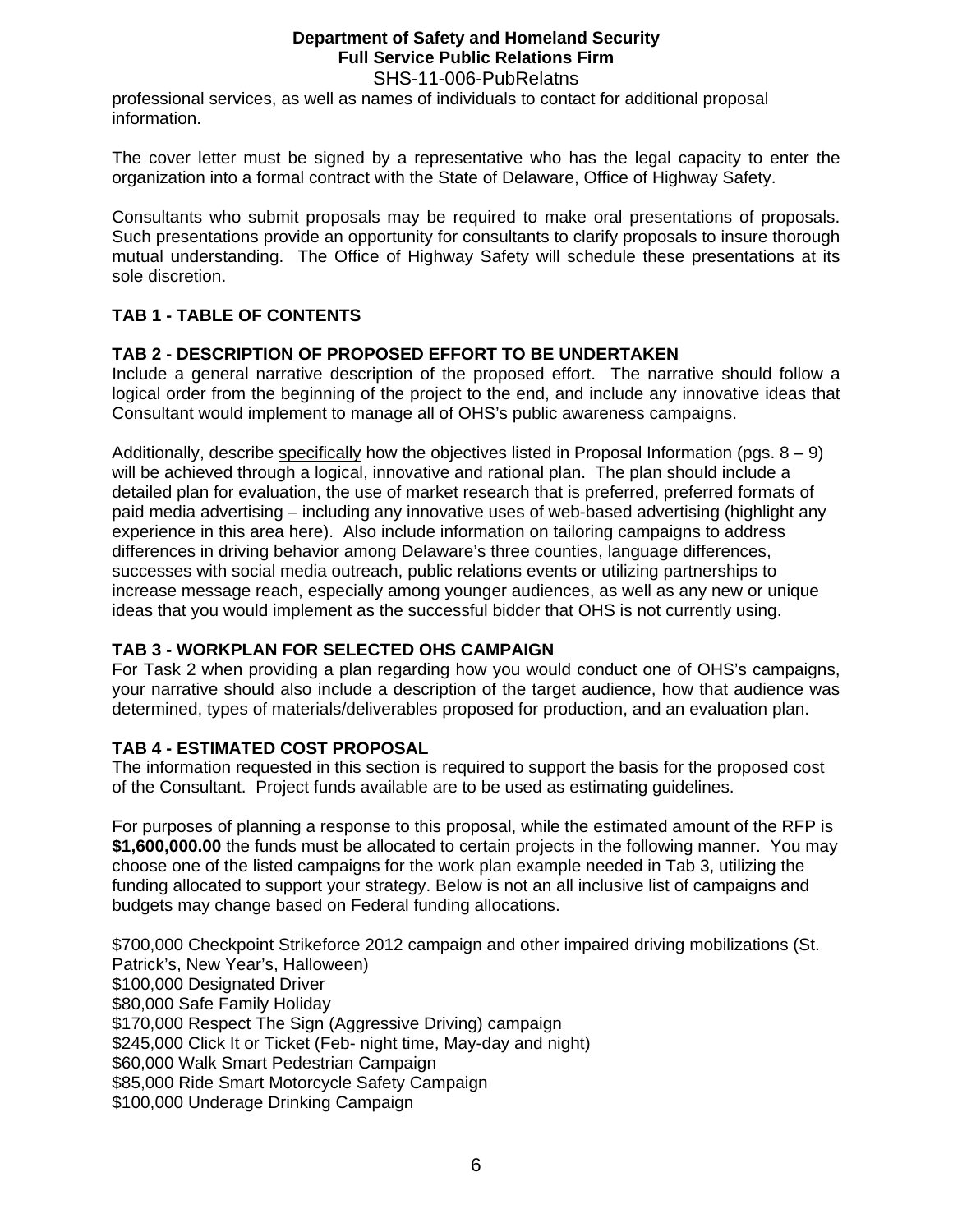The estimated cost proposal should include breakdowns of cost in the following broad categories: Account Management, Public Relations, Media Buys, Evaluation, Market Research, Creative, Production (t.v, radio, outdoor, print, internet), incentive items, and Collateral Materials. It is acceptable to designate percentages regarding the amount of each campaign's budget will go toward items such as account management, media buys, evaluation, etc.

For purposes of preparing this proposal, the total cost to the State for actual work performed, products purchased and services provided under this contract shall be based on the work plan agreed upon at a total cost not to exceed the estimated **\$1,600,000.00**. Should additional funding become available, acceptance of a proposal based on the above listed Available Funds, and the negotiation of a contract with a successful bidder based on their proposal, will not preclude OHS from adding funds and projects to the contract so long as the overall scope of the project does not change.

Please consider the cost of any possible changes, additions, or man-hours worked, which are unforeseen at the time of the RFP, when calculating cost of project to be listed on this proposal. Any such changes should be allowed for in order that the total cost of project does not exceed **\$1,600,000.00**, or the limit of each campaign or program area listed above.

## **TAB 5 – SAMPLES OF CLIENT CREATIVE & CLIENT LIST**

Include samples of creative that are representative of the style of work you do for your clients. The Review Committee will use these samples to determine if such work would be appropriate for use by OHS. Additionally, provide a list of clients that you would like the Review Committee to know about, particularly any clients related to traffic safety or other State Agencies.

## **TAB 6 - CONSULTANT TEAM QUALIFICATIONS & ACCOMPLISHMENTS**

Include an organization chart of the company and resumes and pertinent background information for each team member who will be assigned to this project. Proposals must describe how the team members' academic, professional and/or educational experiences relate to the project to be undertaken.

Other accounts that bidding firms are working on or anticipate working on must not interfere with the firm's ability to complete any project for OHS. The amount of time each team member expects to devote to this campaign should be listed in the proposal. Additionally, each bidding firm must designate *one person to be the Account Manager* in the RFP. This person will be the primary point of contact with OHS if they are the successful bidder.

The consultant team should possess research and strategic planning skills, as well as considerable in-depth, and hands on experience in the creation and implementation of public information and awareness campaigns. Experience with web-based advertising is preferred. Experience in the area of traffic safety and/or working with State Agencies is preferred.

Responses should contain examples or sample products of any relevant campaigns, publicity, advertising, and public relations skills, as well as implementation skills, and any other applicable documentation.

Bidders should provide a list and description of all services their firm offers in-house, and services that are outsourced in this section. Bidders should have adequate capacity in terms of staff and resources to handle multiple campaigns at one time.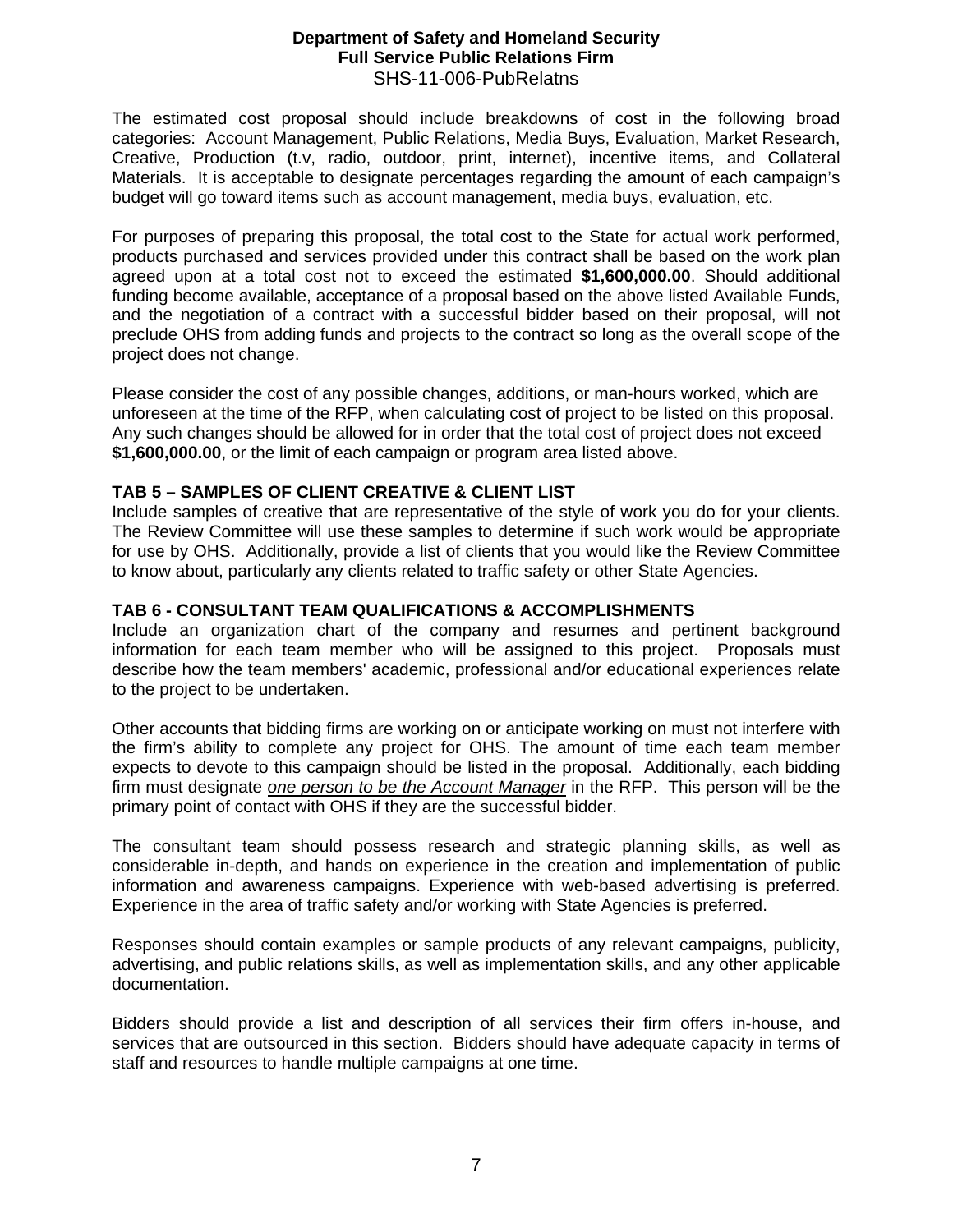## **H. Modifications:**

Any changes, amendments or modifications to a proposal must be made in writing, submitted in the same manner as the original response, and conspicuously labeled as a change, amendment or modification to a previously submitted proposal. Changes, amendments or modifications to proposals shall not be accepted or considered after the hour and date specified as the deadline for submission of proposals. However, the State reserves the right at any time to ask for clarification and/or technical information from any and all applicants submitting proposals. News releases pertaining to any material contained in this RFP will not be made without prior state approval and then only in coordination with the Office of Highway Safety.

For the purposes of preparing this proposal, the maximum amount of money currently available for this proposal is **\$1,600,000.00.** This funding will come from federal funds allocated for the Federal Fiscal Year 2012, which begins October 1, 2011. Consultants should not create a proposal with secondary options describing what can be done based on the potential for additional funding. Consultants are to use the estimated amount of **\$1,600,000.00** as their guide. The availability of additional funding after the contract period begins is dependent upon the approval of such funds by the federal government (National Highway Traffic Safety Administration). Should additional funding become available, acceptance of a proposal based on the above listed Available Funds, and the negotiation of a contract with a successful bidder based on their proposal, will not preclude OHS from adding additional funds and projects to the contract so long as the overall scope of the project does not change.

The successful bidder should be advised that the federal government does not often provide its full funding allocation to the Office of Highway Safety on October 1<sup>st</sup>. Therefore, the successful bidder must be prepared to work at times without being reimbursed within 30 days for work completed until OHS's funding allotment for a particular project has been received. By submitting a proposal response to this RFP, you are acknowledging to OHS that this will not be a problem.

## CRITERIA FOR SELECTION OF PROPOSALS/PROPOSAL REVIEW PROCESS

## **1. Proposal Review Committee:**

The Proposal Review Committee shall review all proposals submitted in response to the RFP. The Committee shall be comprised of representatives from the Office of Highway Safety and other agencies. The Committee shall determine the firm that best meets the minimum requirements pursuant to selection criteria and procedures established in 29 Del. C. § 6981, 6982, and the RFP.

The Committee may negotiate with one or more firms during the same period and may, at its discretion, terminate negotiations with any or all firms. The Committee shall make a recommendation regarding the awards to the Secretary of the Department of Safety and Homeland Security, who shall have final authority subject to the provisions of this RFP and 29 Del. C. §6982 and 6986 to award a contract to the successful firm in the best interest of the State of Delaware.

## **2. Proposal Selection Criteria:**

The Proposal Review Committee shall assign up to the maximum number of points as stated in this Section for each Evaluation Item to each of the proposing firms. All assignments of points shall be at the sole discretion of the Committee.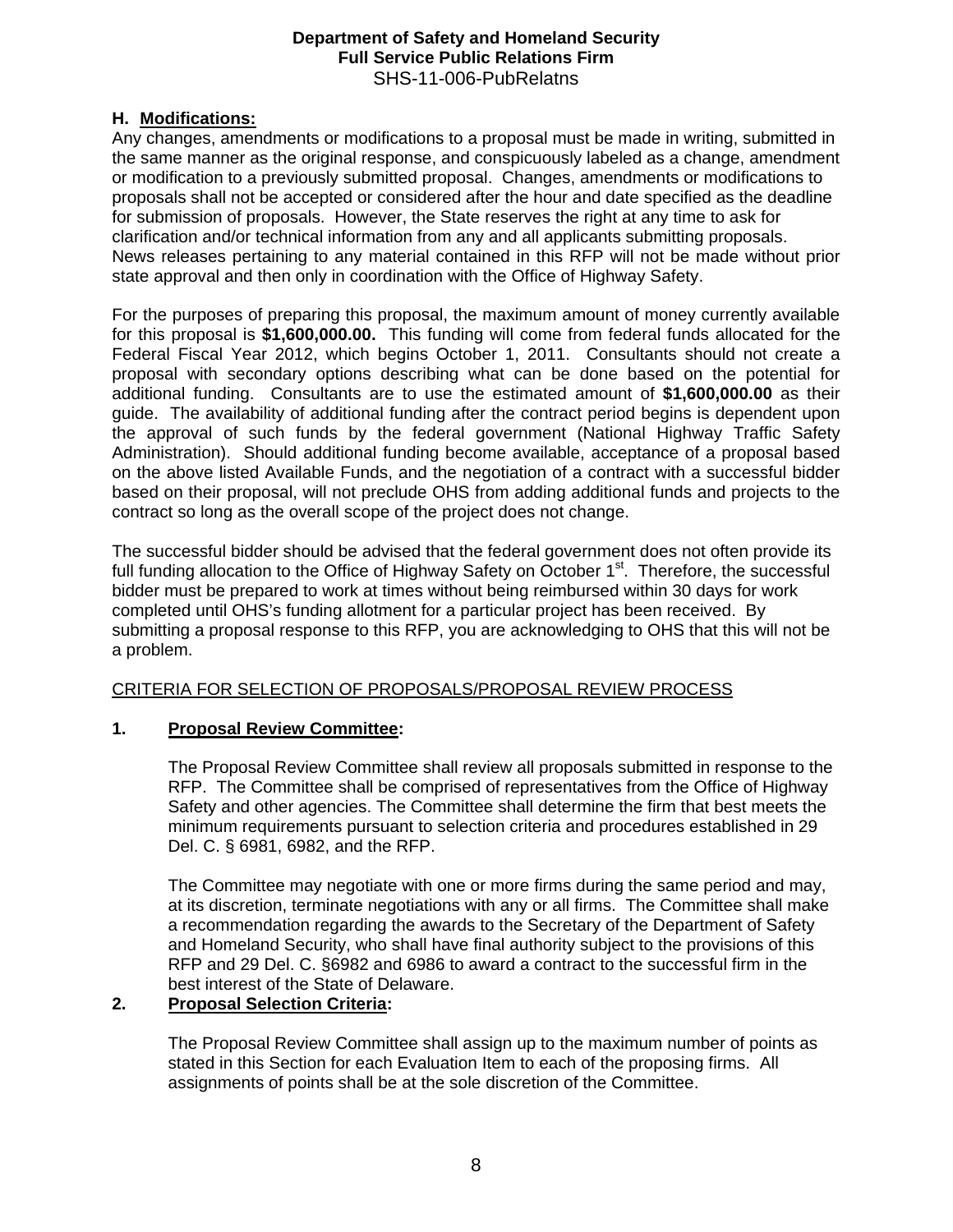The proposals shall contain the essential information from which the award decision will be made. The information required to be submitted in response to this RFP has been determined by the Proposal Review Committee to be essential for use by the committee in the bid evaluation and award process. Therefore, all instructions contained in this RFP shall be met in order to qualify as a responsive and responsible contractor and participate in the Proposal Review Committee's consideration for award. Proposals that do not meet or comply with the instructions of this RFP may be considered nonconforming and deemed non-responsive and subject to disqualification at the sole discretion of the committee.

## **The Committee reserves the right to**:

- Reject any and all proposals received in response to this RFP or to make no award or issue a new RFP.
- Waive or modify any information, irregularity, or inconsistency in proposals received.
- Request modifications to proposals from any or all contractors during the review and negotiation.
- Negotiate any aspect of the proposal with any firm and negotiate with more than one firm at the same time.

All proposals shall be evaluated using the same criteria and scoring process. The following criteria shall be used by the Committee to evaluate proposals.

|                                                                  | Weight            |
|------------------------------------------------------------------|-------------------|
| Soundness & Innovativeness of Approach (Tab 2)                   | 30 pts.           |
| Work Plan/Implementation (Tab 3)                                 | 30 pts.           |
| Cost (Tab 4)                                                     | 25 pts.           |
| Samples of Creative (Tab 5)                                      | 25 pts.           |
| Personnel & Research Organization Qualifications (Tab 6) 20 pts. |                   |
| Format of Proposal                                               | 5 pts.            |
|                                                                  | 135 pts.<br>Total |

Consultants may be required to make an oral presentation of their proposal if in the opinion of the panel it becomes necessary for the purpose of making a final selection.

## **A. Soundness and Innovativeness of Approach - 30 pts.**

Based on Tab 2 – Description of Proposed Effort. Emphasis here is on method for managing the work. Proposals should reflect anticipated problems, if any, contingencies, etc., and ability to succeed. Of particular importance will be the Consultant's ability to utilize a creative and innovative approach to achieve behavior change. Reviewers will look at Consultant's understanding of the objectives of the Office of Highway Safety and how the proposed work will meet those objectives. Information presented in Tab 2 will assist Reviewers in determining if the bidder is proposing a sound and logical plan to manage all of OHS's campaigns.

## **B. Implementation - 30 pts.**

Based on Tab 3 – Work Plan. The panel will evaluate the Consultant's methods for putting described efforts into practice, the practicality of the anticipated results, and the soundness of measuring and analyzing results.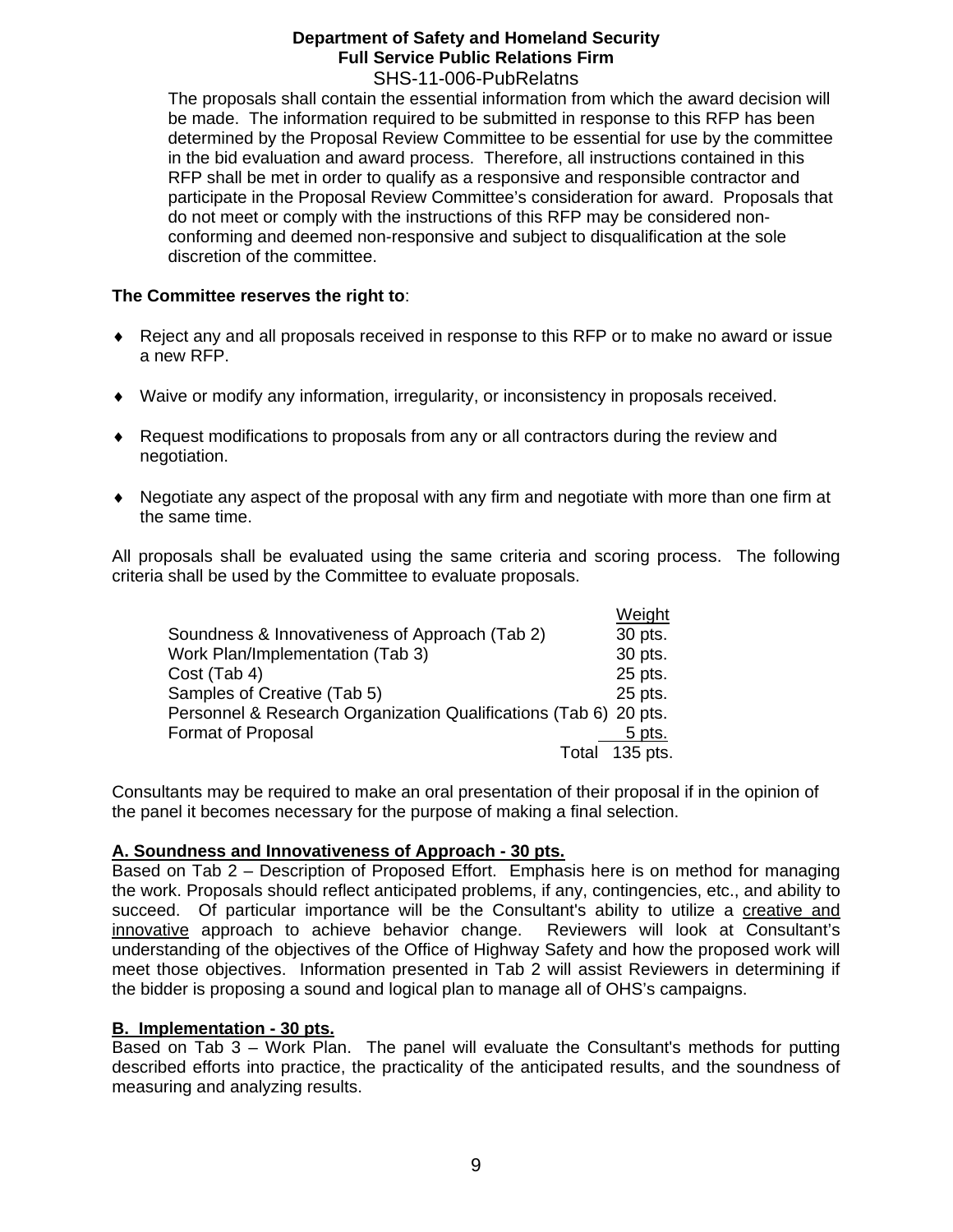#### **C. Cost – 25 pts.**

Based on Tab 4. While the proposal may be awarded to the successful bidder based on criteria which do not include price, the panel will consider cost as a factor in the awarding of the contract. Specifically, the panel will look at how much of each budget is allocated for account management, vs. actual product such as media buys, and how much is allocated toward market research and evaluation. Disproportionate amounts of the budget going toward account management will not be looked upon favorably by the review panel.

#### **D. Samples of Creative Work – 25 points**

Based on Tab 5. The panel will evaluate samples of creative to determine if the style is appropriate for use by OHS.

#### **E. Personnel and Research Organization Qualifications - 20 pts.**

Based on Tab 6. Evaluations are based on the qualifications of proposed personnel measured by education and experience, with particular reference to experience on work similar to that described in the RFP.

The consultant organization will be evaluated based upon the capability of Consultants to meet the terms of the RFP, experience with using evaluation tools and market research in campaigns, plus the related studies or projects recently completed by the Consultant's organization which demonstrates expertise in accomplishing similar work. Consultant should have adequate capacity in terms of staff and resources to handle multiple campaigns on behalf of OHS at one time.

#### **F. Format of Proposal - 5 pts**.

Consultants are required to prepare and submit their proposal in the prescribed format.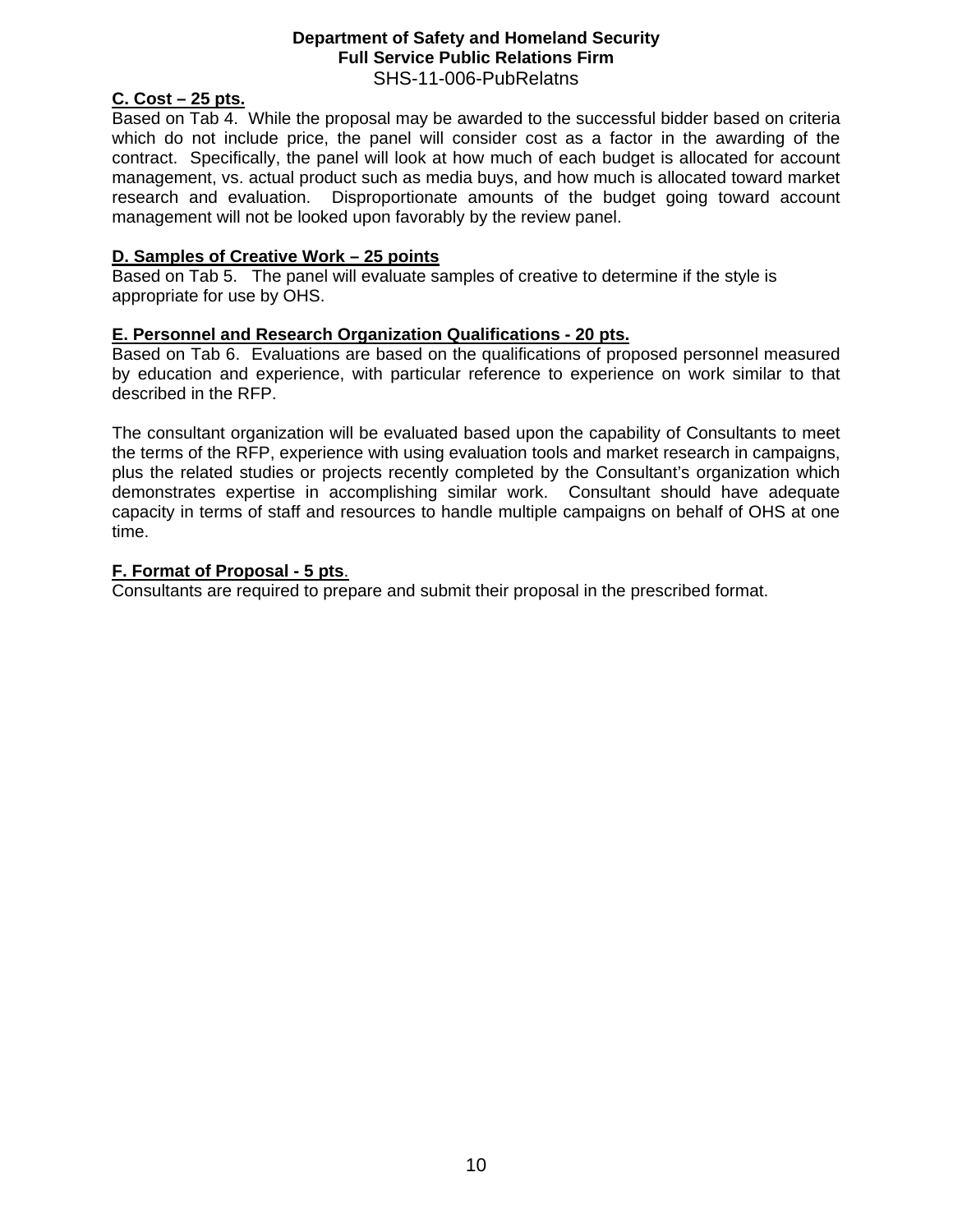## **III. Required Information**

 The following information shall be provided in each proposal in the order listed below. Failure to respond to any request for information within this proposal may result in rejection of the proposal at the sole discretion of the State.

#### **A. Minimum Requirements**

- 1. Delaware business license: Provide evidence of a Delaware business license or evidence of an application to obtain the business license.
- 2. Professional liability insurance: Provide evidence of professional liability insurance in the amount of \$ \$1,000,000.00.
- 3. (Any other minimum criteria required)

## **B. General Evaluation Requirements**

- 1. Experience and Reputation
- 2. Expertise (for the particular project under consideration)
- 3. Capacity to meet requirements (size, financial condition, etc.)
- 4. Demonstrated ability
- 5. Distribution of work to individuals and firms or economic considerations
- 6 Other criteria necessary for a quality cost-effective project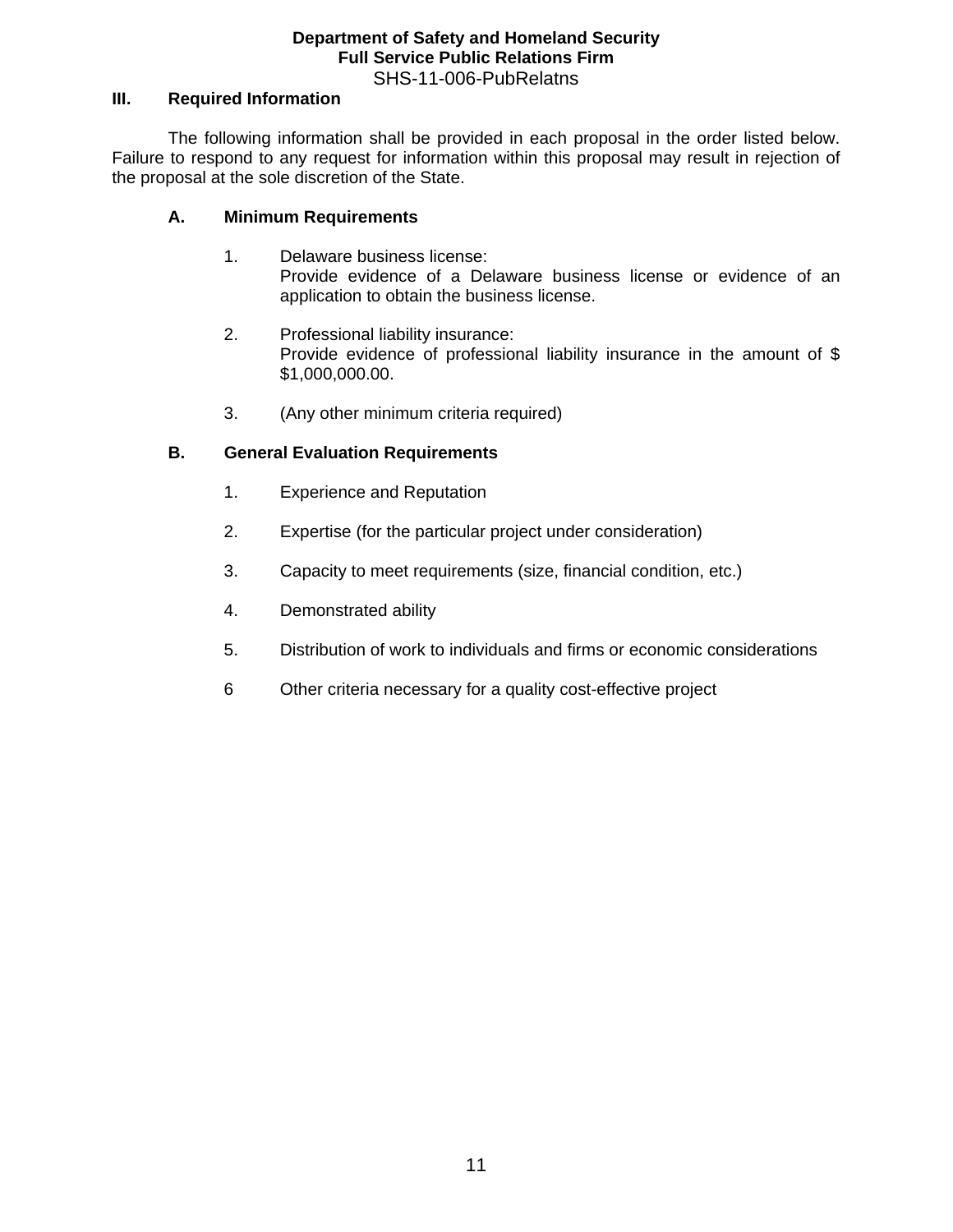## **IV. Professional Services RFP Administrative Information**

## **A. RFP Issuance**

## **1. Obtaining Copies of the RFP**

This RFP is available in electronic form [only] through the State of Delaware, Department of Safety and Homeland Security website at <http://dshs.delaware.gov/information/rfp.shtml> and the State of Delaware Procurement website at [http://bids.delaware.gov](http://bids.delaware.gov/). Paper copies of this RFP will not be available.

## **2. Public Notice**

Public notice has been provided in accordance with 29 *Del. C*. § 6981.

## **3. Assistance to Vendors with a Disability**

Vendors with a disability may receive accommodation regarding the means of communicating this RFP or participating in the procurement process. For more information, contact the Designated Contact no later than ten days prior to the deadline for receipt of proposals.

## **4. RFP Designated Contact**

All requests, questions, or other communications about this RFP shall be made in writing to the State of Delaware. Address all communications to the person listed below; communications made to other State of Delaware personnel or attempting to ask questions by phone or in person will not be allowed or recognized as valid and may disqualify the vendor. Vendors should rely only on written statements issued by the RFP designated contact.

## **Alison Kirk alison.kirk@state.de.us**

## A. U.S. Mail **(***not recommended because the mail is not delivered to this building at a set time***):**

 Department of Safety and Homeland Security Office of Highway Safety P.O. Box 1321 Dover, Delaware 19903

B. Other Delivery: Department of Safety and Homeland Security Office of Highway Safety 303 Transportation Circle, Suite 201 Dover, Delaware 19901

> To ensure that written requests are received and answered in a timely manner, electronic mail (e-mail) correspondence is acceptable, but other forms of delivery, such as postal and courier services can also be used.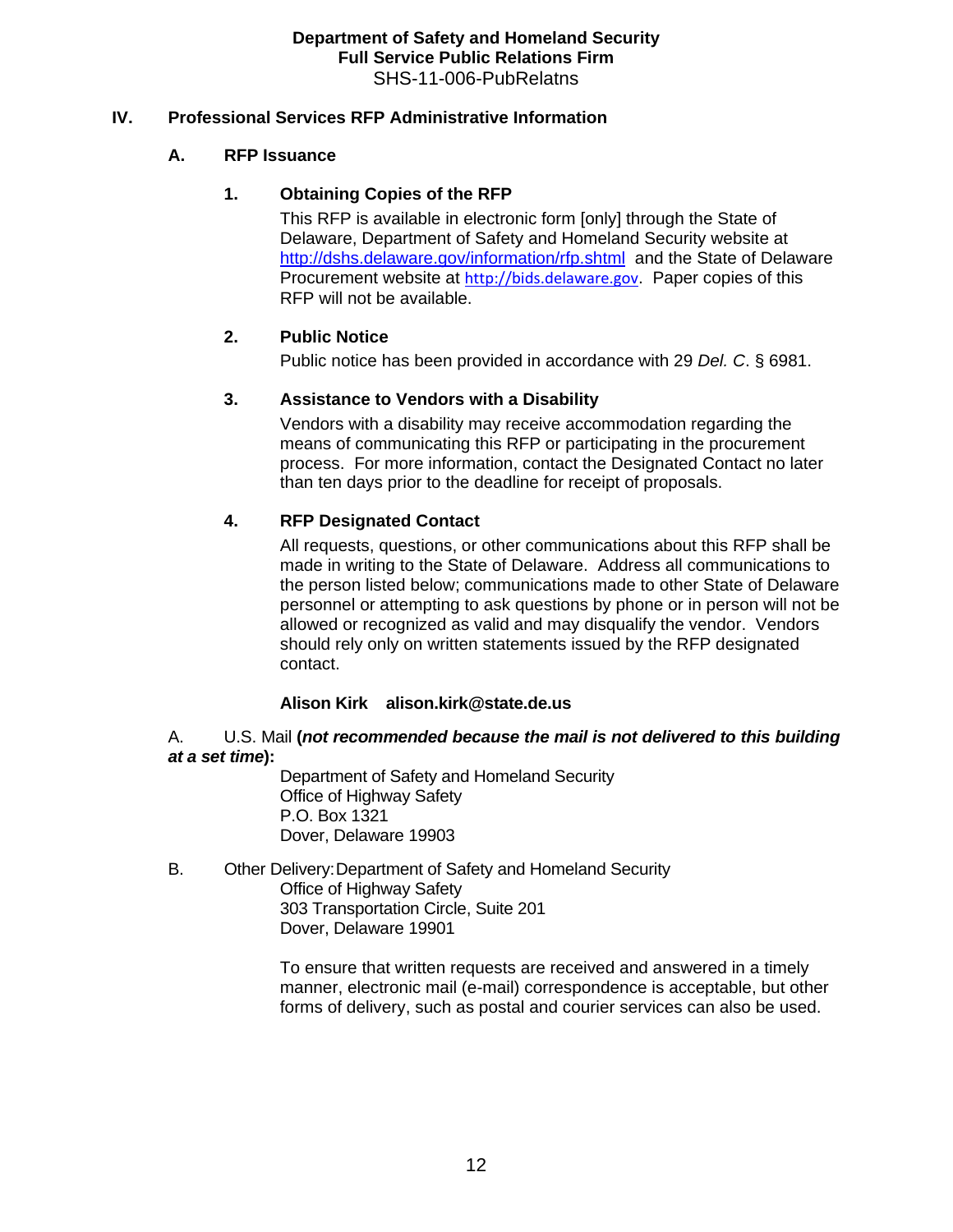#### **5. Consultants and Legal Counsel**

The State of Delaware may retain consultants or legal counsel to assist in the review and evaluation of this RFP and the vendors' responses. Bidders shall not contact consultant or legal counsel on any matter related to the RFP.

#### **6. Contact with State Employees**

Direct contact with State of Delaware employees other than the State of Delaware Designated Contact regarding this RFP is expressly prohibited without prior consent. Vendors directly contacting State of Delaware employees risk elimination of their proposal from further consideration. Exceptions exist only for organizations currently doing business in the State who require contact in the normal course of doing that business.

## **7. Organizations Ineligible to Bid**

Any individual, business, organization, corporation, consortium, partnership, joint venture, or any other entity including subcontractors currently debarred or suspended is ineligible to bid. Any entity ineligible to conduct business in the State of Delaware for any reason is ineligible to respond to the RFP.

#### **8. Exclusions**

The Proposal Evaluation Team reserves the right to refuse to consider any proposal from a vendor who:

**a)** Has been convicted for commission of a criminal offense as an incident to obtaining or attempting to obtain a public or private contract or subcontract, or in the performance of the contract or subcontract;

**b)** Has been convicted under State or Federal statutes of embezzlement, theft, forgery, bribery, falsification or destruction of records, receiving stolen property, or other offense indicating a lack of business integrity or business honesty that currently and seriously affects responsibility as a State contractor;

**c)** Has been convicted or has had a civil judgment entered for a violation under State or Federal antitrust statutes;

- **d)** Has violated contract provisions such as:
	- **1)** Knowing failure without good cause to perform in accordance with the specifications or within the time limit provided in the contract; or
	- **2)** Failure to perform or unsatisfactory performance in accordance with terms of one or more contracts;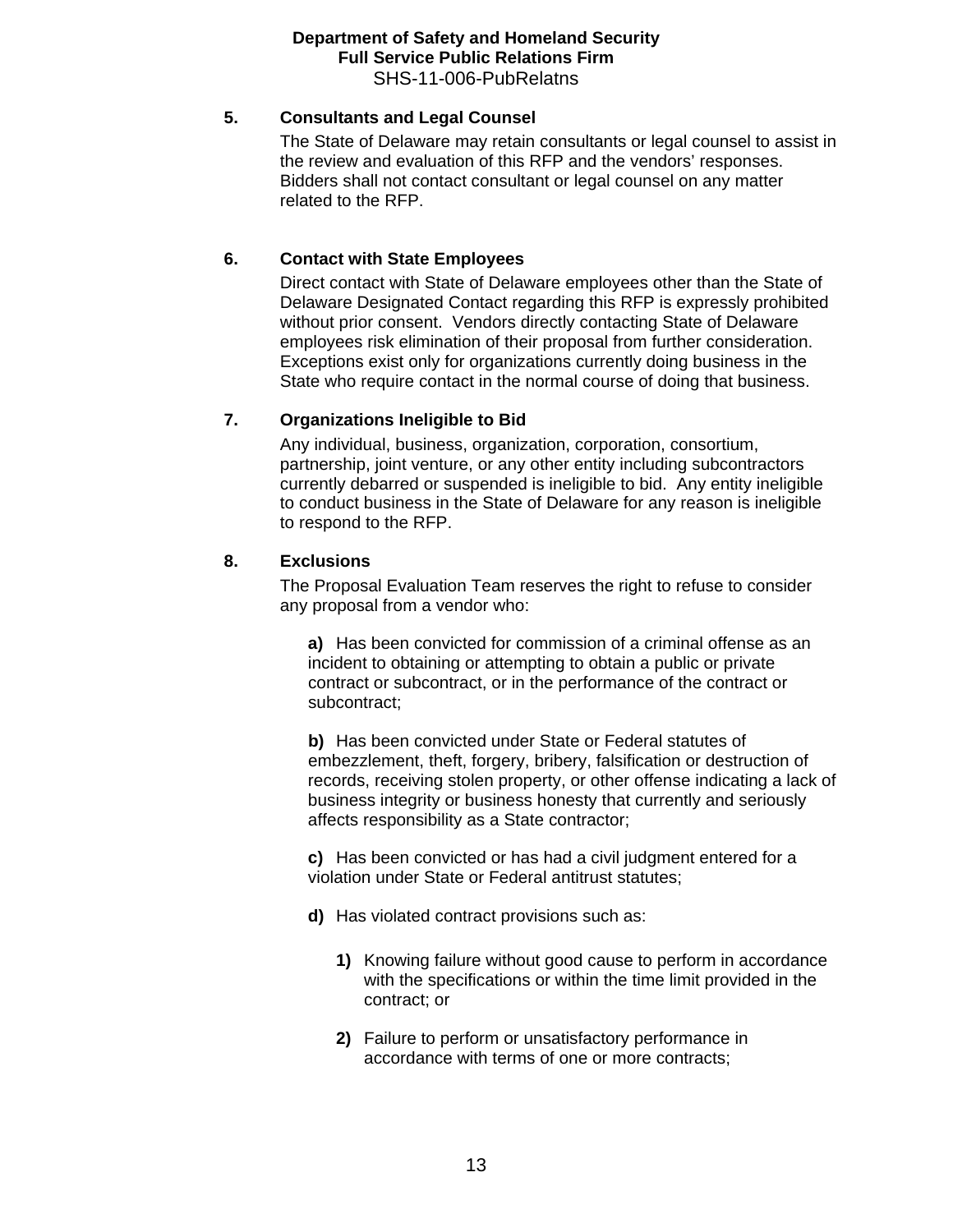- **e)** Has violated ethical standards set out in law or regulation; and
- **f)** Any other cause listed in regulations of the State of Delaware determined to be serious and compelling as to affect responsibility as a State contractor, including suspension or debarment by another governmental entity for a cause listed in the regulations.

#### **B. RFP Submissions**

## **1. Acknowledgement of Understanding of Terms**

By submitting a bid, each vendor shall be deemed to acknowledge that it has carefully read all sections of this RFP, including all forms, schedules and exhibits hereto, and has fully informed itself as to all existing conditions and limitations.

#### **2. Proposals**

To be considered, all proposals must be submitted in writing and respond to the items outlined in this RFP. The State reserves the right to reject any non-responsive or non-conforming proposals. Each proposal must be submitted with 6 paper copies and 1 electronic copies on CD.

All properly sealed and marked proposals are to be sent to the State of Delaware and received no later than **3 p.m. EDT** on **Friday, August 19, 2011**. The Proposals may be delivered by Express Delivery (e.g., FedEx, UPS, etc.), US Mail, or by hand to:

#### A. U.S. Mail **(***not recommended because the mail is not delivered to this building at a set time***):**

 Department of Safety and Homeland Security Secretary's Office - Central Fiscal Office P.O. Box 818 Dover, Delaware 19903

B. Other Delivery: Department of Safety and Homeland Security Office of the Secretary, Attn: Central Fiscal Office 303 Transportation Circle, Suite 220 Dover, Delaware 19901

> Any proposal submitted by US Mail shall be sent by either certified or registered mail. Proposals must be received at the above address no later than **3 p.m. EDT** on **Friday, August 19, 2011.** Any proposal received after this date shall not be considered and shall be returned unopened. The proposing vendor bears the risk of delays in delivery. The contents of any proposal shall not be disclosed as to be made available to competing entities during the negotiation process.

Upon receipt of vendor proposals, each vendor shall be presumed to be thoroughly familiar with all specifications and requirements of this RFP. The failure or omission to examine any form, instrument or document shall in no way relieve vendors from any obligation in respect to this RFP.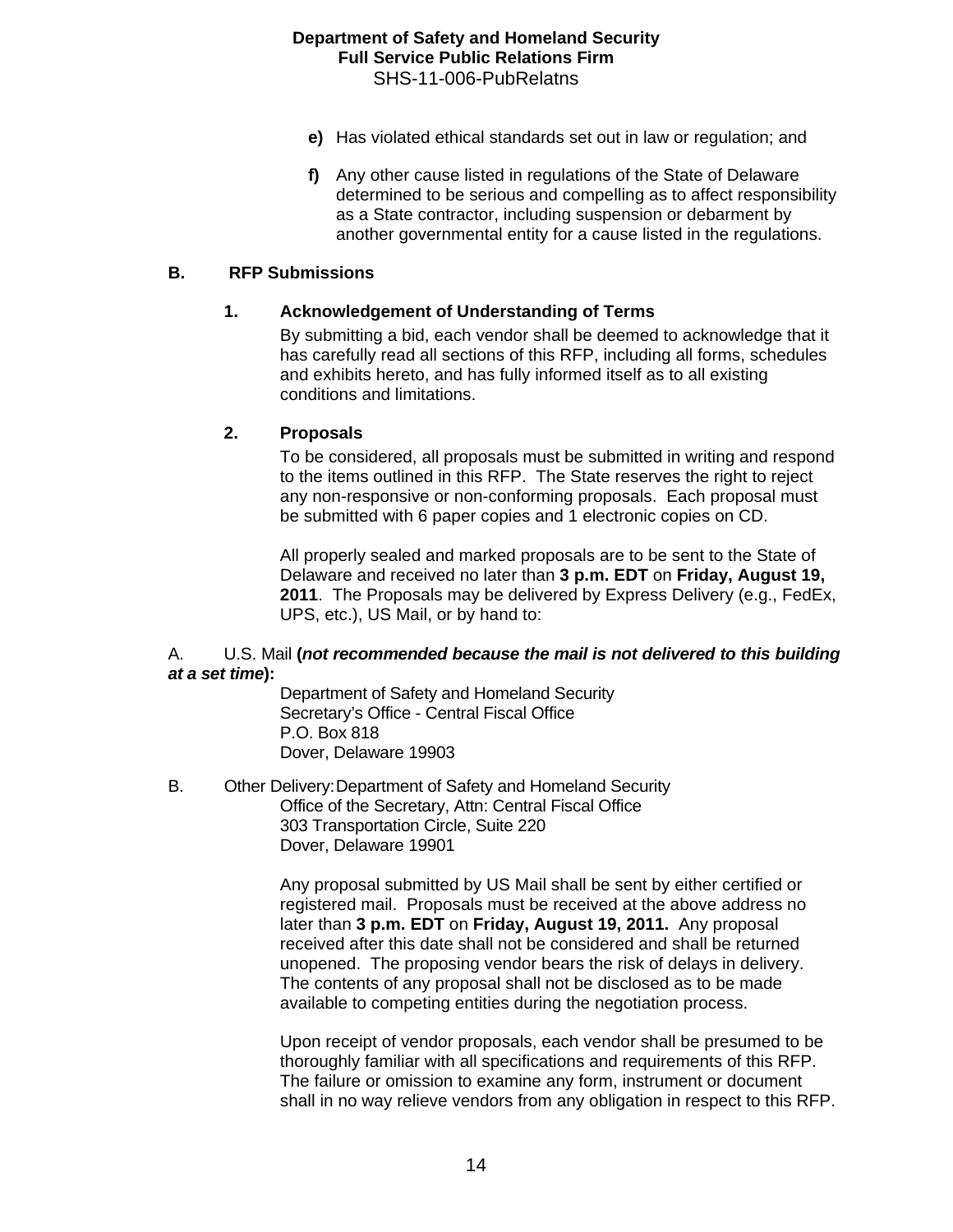## **3. Proposal Modifications**

Any changes, amendments or modifications to a proposal must be made in writing, submitted in the same manner as the original response and conspicuously labeled as a change, amendment or modification to a previously submitted proposal. Changes, amendments or modifications to proposals shall not be accepted or considered after the hour and date specified as the deadline for submission of proposals.

## **4. Proposal Costs and Expenses**

The State of Delaware will not pay any costs incurred by any Vendor associated with any aspect of responding to this solicitation, including proposal preparation, printing or delivery, attendance at vendor's conference, system demonstrations or negotiation process.

## **5. Proposal Expiration Date**

Prices quoted in the proposal shall remain fixed and binding on the bidder at least through November 30, 2011. The State of Delaware reserves the right to ask for an extension of time if needed.

## **6. Late Proposals**

Proposals received after the specified date and time will not be accepted or considered. To guard against premature opening, sealed proposals shall be submitted, plainly marked with the proposal title, vendor name, and time and date of the proposal opening. Evaluation of the proposals is expected to begin shortly after the proposal due date. To document compliance with the deadline, the proposal will be date and time stamped upon receipt.

## **7. Proposal Opening**

The State of Delaware will receive proposals until the date and time shown in this RFP. Proposals will be opened only in the presence of the State of Delaware personnel. Any unopened proposals will be returned to Vendor.

There will be no public opening of proposals but a public log will be kept of the names of all vendor organizations that submitted proposals. The contents of any proposal shall not be disclosed to competing vendors prior to contract award.

## **8. Non-Conforming Proposals**

Non-conforming proposals will not be considered. Non-conforming proposals are defined as those that do not meet the requirements of this RFP. The determination of whether an RFP requirement is substantive or a mere formality shall reside solely within the State of Delaware.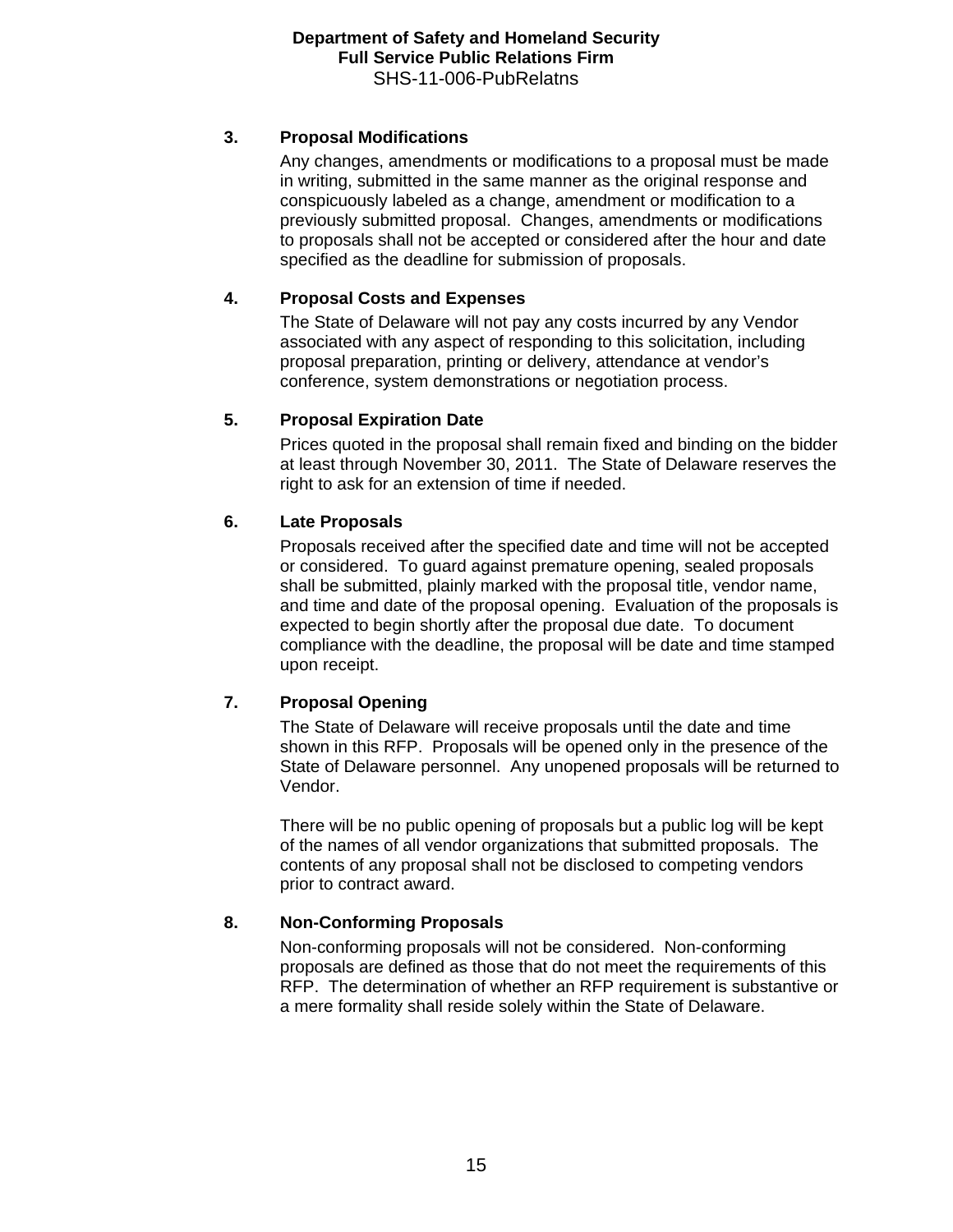## **9. Concise Proposals**

The State of Delaware discourages overly lengthy and costly proposals. It is the desire that proposals be prepared in a straightforward and concise manner. Unnecessarily elaborate brochures or other promotional materials beyond those sufficient to present a complete and effective proposal are not desired. The State of Delaware's interest is in the quality and responsiveness of the proposal.

## **10. Realistic Proposals**

It is the expectation of the State of Delaware that vendors can fully satisfy the obligations of the proposal in the manner and timeframe defined within the proposal. Proposals must be realistic and must represent the best estimate of time, materials and other costs including the impact of inflation and any economic or other factors that are reasonably predictable.

The State of Delaware shall bear no responsibility or increase obligation for a vendor's failure to accurately estimate the costs or resources required to meet the obligations defined in the proposal.

## **11. Confidentiality of Documents**

All documents submitted as part of the vendor's proposal will be deemed confidential during the evaluation process. Vendor proposals will not be available for review by anyone other than the State of Delaware/Proposal Evaluation Team or its designated agents. There shall be no disclosure of any vendor's information to a competing vendor prior to award of the contract.

The State of Delaware is a public agency as defined by state law, and as such, it is subject to the Delaware Freedom of Information Act, 29 *Del. C.* Ch. 100. Under the law, all the State of Delaware's records are public records (unless otherwise declared by law to be confidential) and are subject to inspection and copying by any person. Vendor(s) are advised that once a proposal is received by the State of Delaware and a decision on contract award is made, its contents will become public record and nothing contained in the proposal will be deemed to be confidential except proprietary information.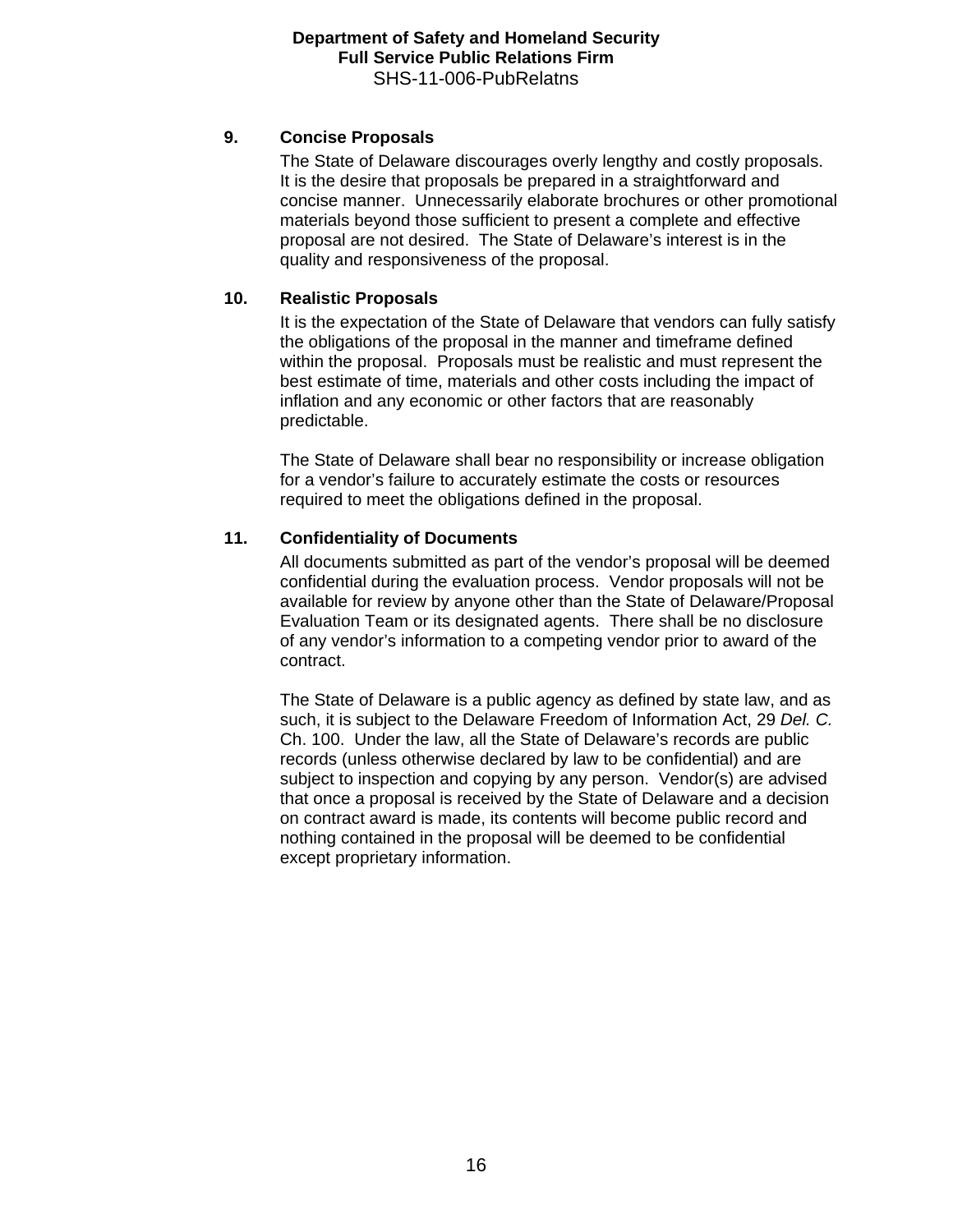Vendor(s) shall not include any information in their proposal that is proprietary in nature or that they would not want to be released to the public. Proposals must contain sufficient information to be evaluated and a contract written without reference to any proprietary information. If a vendor feels that they cannot submit their proposal without including proprietary information, they must adhere to the following procedure or their proposal may be deemed unresponsive and will not be recommended for selection. Vendor(s) must submit such information in a separate, sealed envelope labeled "Proprietary Information" with the RFP number. The envelope must contain a letter from the Vendor's legal counsel describing the documents in the envelope, representing in good faith that the information in each document is not "public record" as defined by 29 *Del. C*. § 10002(d), and briefly stating the reasons that each document meets the said definitions.

Upon receipt of a proposal accompanied by such a separate, sealed envelope, the State of Delaware will open the envelope to determine whether the procedure described above has been followed.

## **12. Multi-Vendor Solutions (Joint Ventures)**

Multi-vendor solutions (joint ventures) will be allowed only if one of the venture partners is designated as the "**prime contractor**". The "**prime contractor**" must be the joint venture's contact point for the State of Delaware and be responsible for the joint venture's performance under the contract, including all project management, legal and financial responsibility for the implementation of all vendor's systems. If a joint venture is proposed, a copy of the joint venture agreement clearly describing the responsibilities of the partners must be submitted with the proposal. Services specified in the proposal shall not be subcontracted without prior written approval by the State of Delaware, and approval of a request to subcontract shall not in any way relieve Vendor of responsibility for the professional and technical accuracy and adequacy of the work. Further, vendor shall be and remain liable for all damages to the State of Delaware caused by negligent performance or nonperformance of work by its subcontractor or its sub-subcontractor.

Multi-vendor proposals must be a consolidated response with all cost included in the cost summary. Where necessary, RFP response pages are to be duplicated for each vendor.

## **a. Primary Vendor**

The State of Delaware expects to negotiate and contract with only one "prime vendor". The State of Delaware will not accept any proposals that reflect an equal teaming arrangement or from vendors who are co-bidding on this RFP. The prime vendor will be responsible for the management of all subcontractors.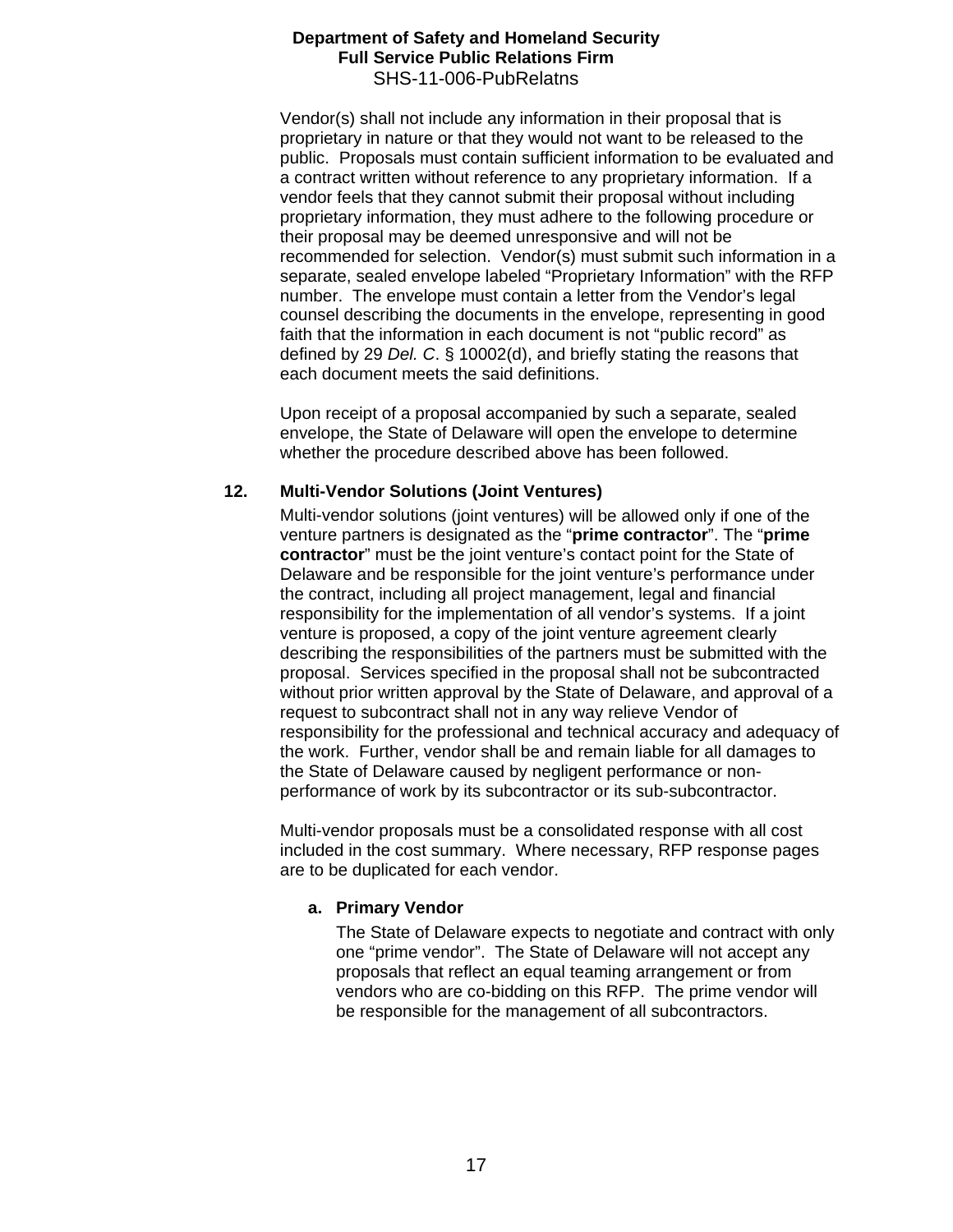Any contract that may result from this RFP shall specify that the prime vendor is solely responsible for fulfillment of any contract with the State as a result of this procurement. The State will make contract payments only to the awarded vendor. Payments to anysubcontractors are the sole responsibility of the prime vendor (awarded vendor).

Nothing in this section shall prohibit the State of Delaware from the full exercise of its options under Section IV.B.16 regarding multiple source contracting.

## **b. Sub-Contracting**

The vendor selected shall be solely responsible for contractual performance and management of all subcontract relationships. This contract allows subcontracting assignments; however, vendors assume all responsibility for work quality, delivery, installation, maintenance, and any supporting services required by a subcontractor.

Use of subcontractors must be clearly explained in the proposal, and major subcontractors must be identified by name. **The prime vendor shall be wholly responsible for the entire contract performance whether or not subcontractors are used.** Any sub-contractors must be approved by State of Delaware.

#### **c. Multiple Proposals**

A primary vendor may not participate in more than one proposal in any form. Sub-contracting vendors may participate in multiple joint venture proposals.

## **13. Sub-Contracting**

The vendor selected shall be solely responsible for contractual performance and management of all subcontract relationships. This contract allows subcontracting assignments; however, vendors assume all responsibility for work quality, delivery, installation, maintenance, and any supporting services required by a subcontractor.

Use of subcontractors must be clearly explained in the proposal, and subcontractors must be identified by name. Any sub-contractors must be approved by State of Delaware.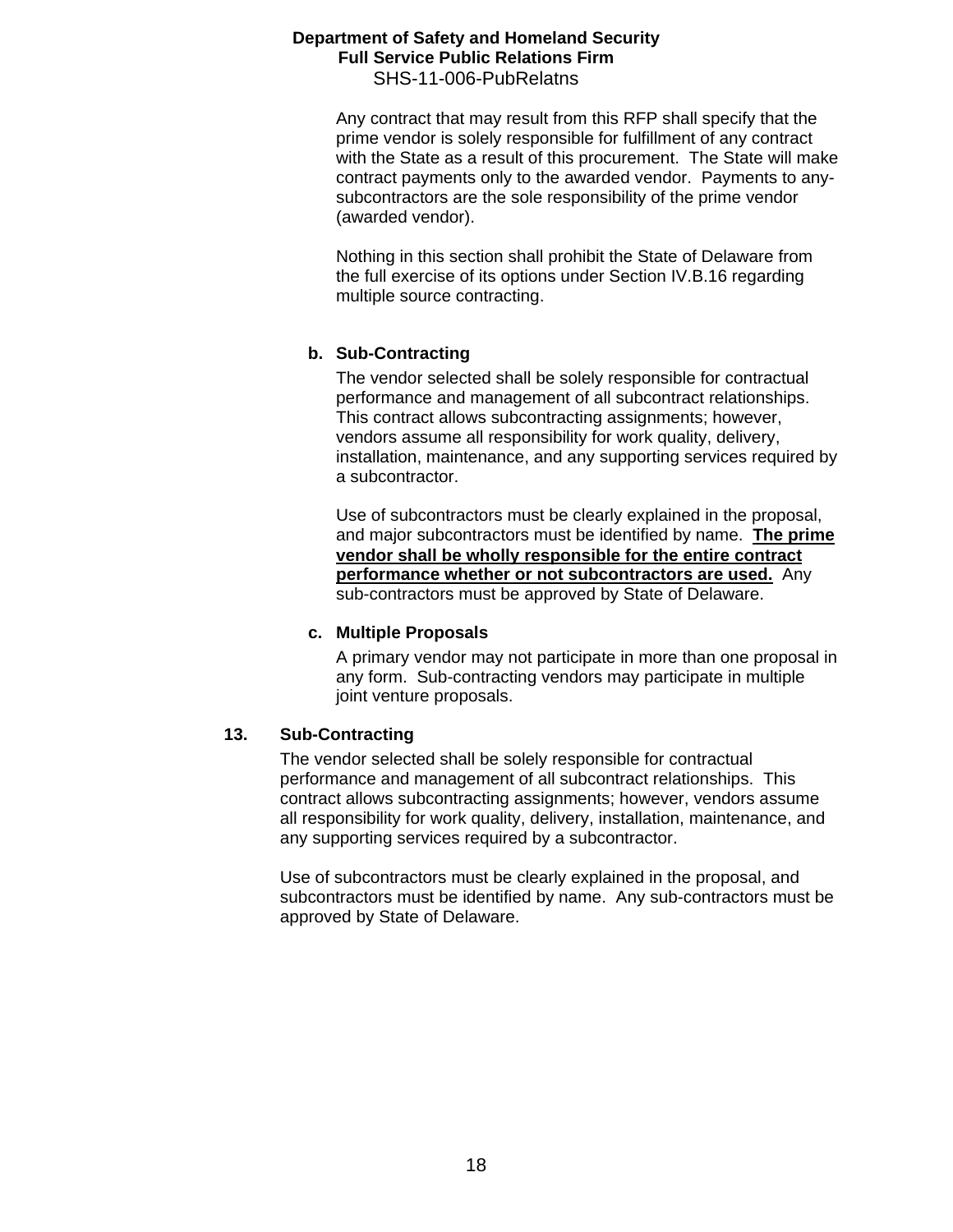## **14. Discrepancies and Omissions**

Vendor is fully responsible for the completeness and accuracy of their proposal, and for examining this RFP and all addenda. Failure to do so will be at the sole risk of vendor. Should vendor find discrepancies, omissions, unclear or ambiguous intent or meaning, or should any questions arise concerning this RFP, vendor shall notify the State of Delaware's Designated Contact, in writing, of such findings at least ten (10) days before the proposal opening. This will allow issuance of any necessary addenda. It will also help prevent the opening of a defective proposal and exposure of vendor's proposal upon which award could not be made. All unresolved issues should be addressed in the proposal.

Protests based on any omission or error, or on the content of the solicitation, will be disallowed if these faults have not been brought to the attention of the Designated Contact, in writing, no later than ten (10) calendar days prior to the time set for opening of the proposals.

## **a. RFP Question and Answer Process**

The State of Delaware will allow written requests for clarification of the RFP. All questions will be consolidated into a single set of responses and posted on the State's website on the State of Delaware, Department of Safety and Homeland Security website at<http://dshs.delaware.gov/information/rfp.shtml> and the State of Delaware Procurement website at [http://bids.delaware.gov](http://bids.delaware.gov/) by 4:30 PM July 22, 2011. Vendors' names will be removed from questions in the responses released. Questions should be submitted in the following format. Deviations from this format will not be accepted.

Section number

Paragraph number

Page number

Text of passage being questioned

**Question** 

Questions not submitted electronically shall be accompanied by a CD and questions shall be formatted in Microsoft Word.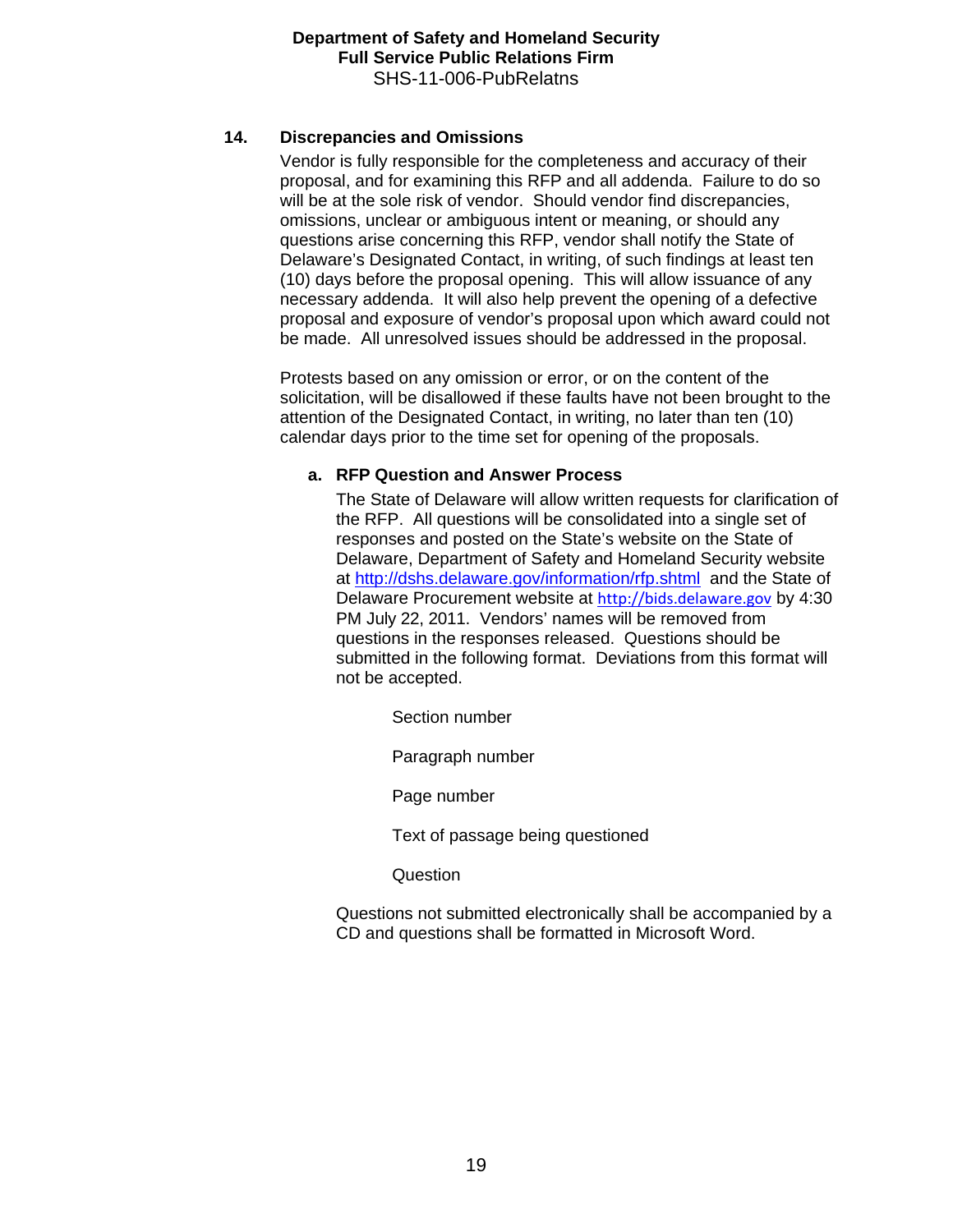#### **15. State's Right to Reject Proposals**

The State of Delaware reserves the right to accept or reject any or all proposals or any part of any proposal, to waive defects, technicalities or any specifications (whether they be in the State of Delaware's specifications or vendor's response), to sit and act as sole judge of the merit and qualifications of each product offered, or to solicit new proposals on the same project or on a modified project which may include portions of the originally proposed project as the State of Delaware may deem necessary in the best interest of the State of Delaware.

## **16. State's Right to Cancel Solicitation**

The State of Delaware reserves the right to cancel this solicitation at any time during the procurement process, for any reason or for no reason. The State of Delaware makes no commitments expressed or implied, that this process will result in a business transaction with any vendor.

This RFP does not constitute an offer by the State of Delaware. Vendor's participation in this process may result in the State of Delaware selecting your organization to engage in further discussions and negotiations toward execution of a contract. The commencement of such negotiations does not, however, signify a commitment by the State of Delaware to execute a contract nor to continue negotiations. The State of Delaware may terminate negotiations at any time and for any reason, or for no reason.

## **17. State's Right to Award Multiple Source Contracting**

Pursuant to 29 *Del. C*. § 6986, the State of Delaware may award a contract for a particular professional service to two or more vendors if the agency head makes a determination that such an award is in the best interest of the State of Delaware.

#### **18. Notification of Withdrawal of Proposal**

Vendor may modify or withdraw its proposal by written request, provided that both proposal and request is received by the State of Delaware prior to the proposal due date. Proposals may be re-submitted in accordance with the proposal due date in order to be considered further.

Proposals become the property of the State of Delaware at the proposal submission deadline. All proposals received are considered firm offers at that time.

#### **19. Revisions to the RFP**

If it becomes necessary to revise any part of the RFP, an addendum will be posted on the State of Delaware's website at [http://bids.delaware.gov](http://bids.delaware.gov/). The State of Delaware is not bound by any statement related to this RFP made by any State of Delaware employee, contractor or its agents.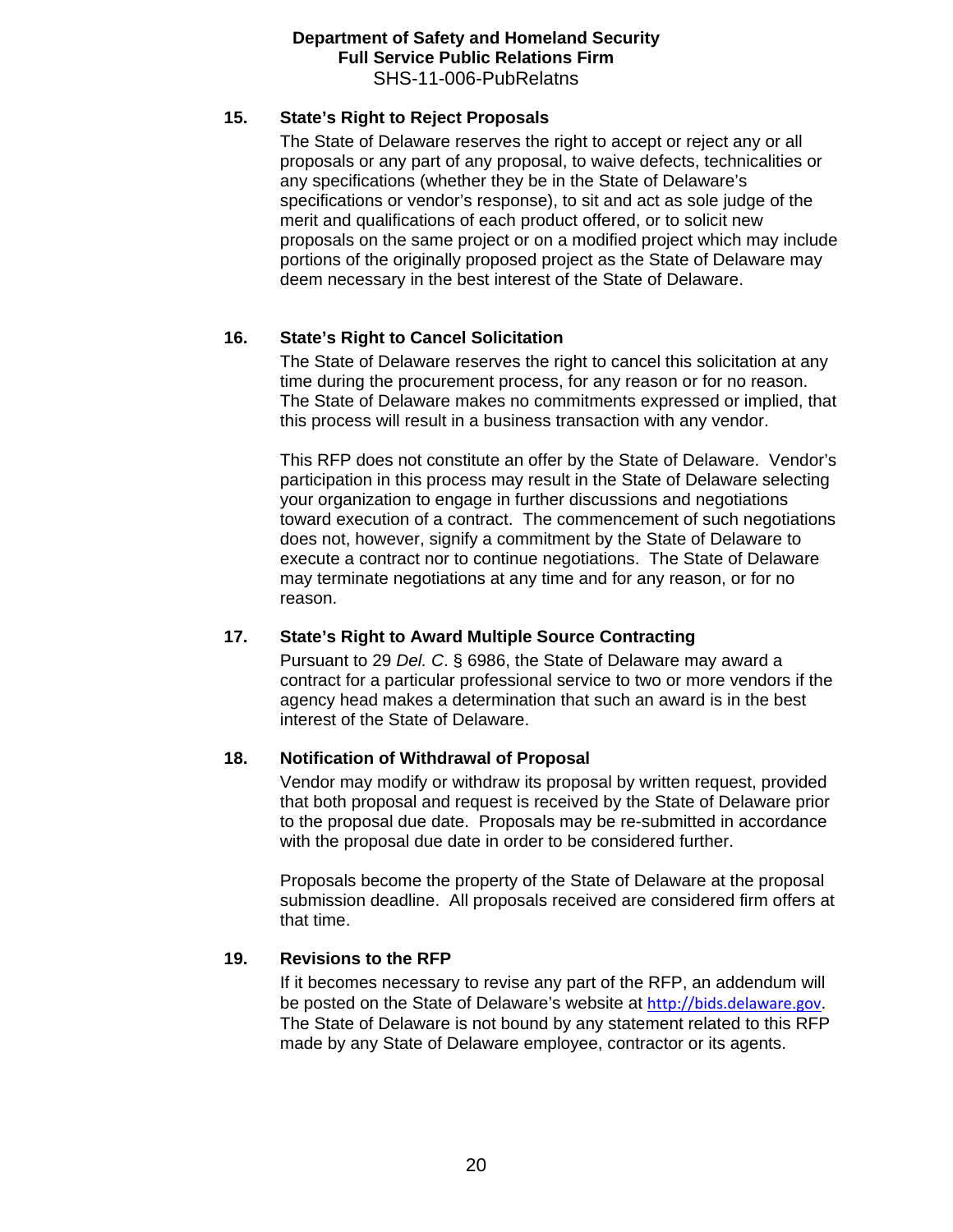## **20. Exceptions to the RFP**

Any exceptions to the RFP, or the State of Delaware's terms and conditions, must be highlighted and included in writing in the proposal. Acceptance of exceptions is within the sole discretion of the evaluation committee.

## **21. Award of Contract**

The final award of a contract is subject to approval by the State of Delaware. The State of Delaware has the sole right to select the successful vendor(s) for award, to reject any proposal as unsatisfactory or non-responsive, to award a contract to other than the lowest priced proposal, to award multiple contracts, or not to award a contract, as a result of this RFP.

Notice in writing to a vendor of the acceptance of its proposal by the State of Delaware and the subsequent full execution of a written contract will constitute a contract, and no vendor will acquire any legal or equitable rights or privileges until the occurrence of both such events.

## **a. RFP Award Notifications**

After reviews of the evaluation committee report and its recommendation, and once the contract terms and conditions have been finalized, the State of Delaware will award the contract.

The contract shall be awarded to the vendor whose proposal is most advantageous, taking into consideration the evaluation factors set forth in the RFP.

It should be explicitly noted that the State of Delaware is not obligated to award the contract to the vendor who submits the lowest bid of the vendor who receives the highest total point score, rather the contract will be awarded to the vendor whose proposal is the most advantageous to the State of Delaware. The award is subject to the appropriate State of Delaware approvals.

After a final selection is made, the winning vendor will be invited to negotiate a contract with the State of Delaware; remaining vendors will be notified in writing of their selection status.

## **C. RFP Evaluation Process**

An evaluation team composed of representatives of the State of Delaware will evaluate proposals on a variety of quantitative criteria. Neither the lowest price nor highest scoring proposal will necessarily be selected.

The State of Delaware reserves full discretion to determine the competence and responsibility, professionally and/or financially, of vendors. Vendors are to provide in a timely manner any and all information that the State of Delaware may deem necessary to make a decision.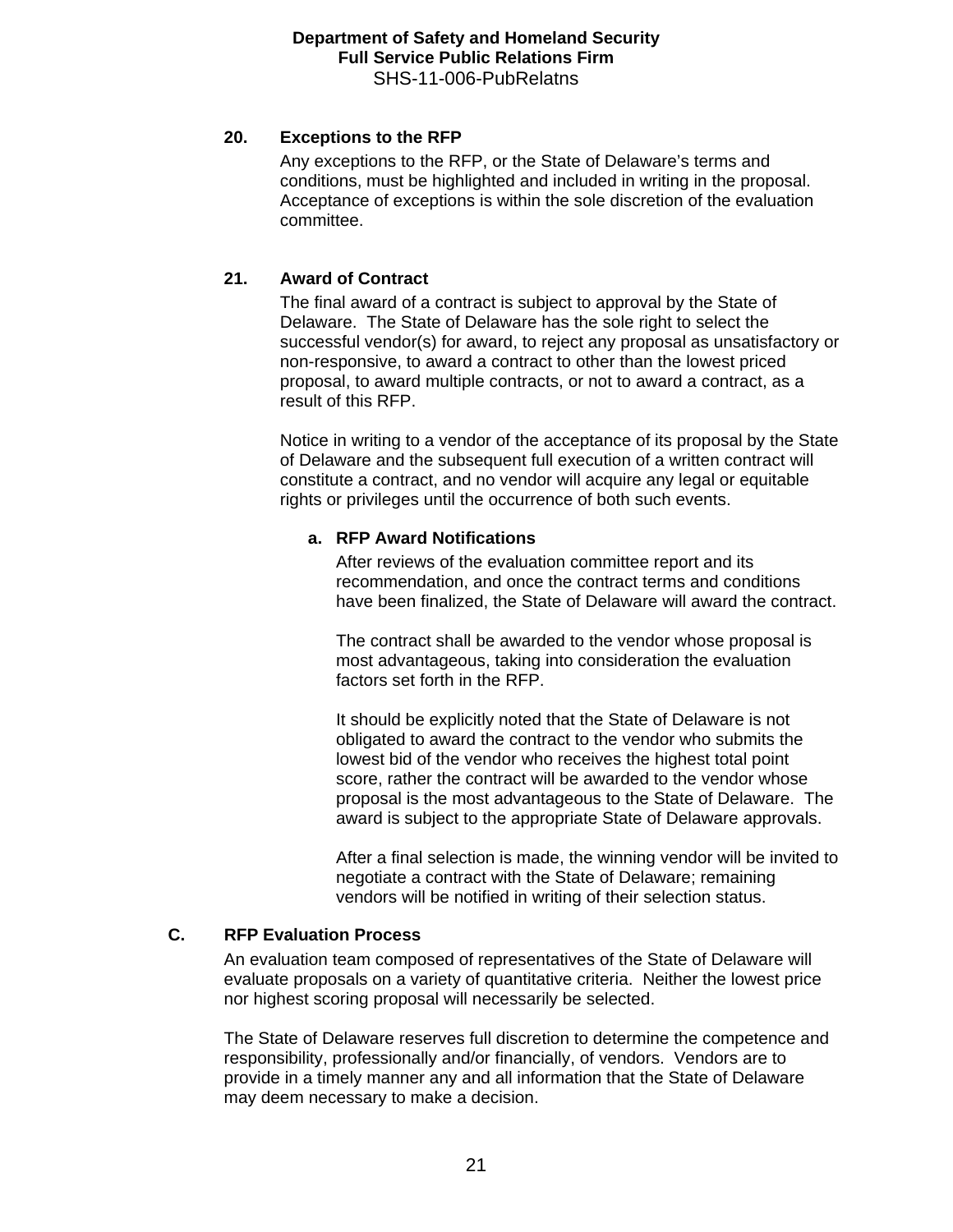## **1. Proposal Evaluation Team**

The Proposal Evaluation Team shall be comprised of representatives of the State of Delaware. The Team shall determine which vendors meet the minimum requirements pursuant to selection criteria of the RFP and procedures established in 29 *Del. C*. §§ 6981 and 6982. **The Team may negotiate with one or more vendors during the same period and may, at its discretion, terminate negotiations with any or all vendors.**  The Team shall make a recommendation regarding the award to the Cabinet Secretary of Safety and Homeland Security, who shall have final authority, subject to the provisions of this RFP and 29 *Del. C.* § 6982, to award a contract to the successful vendor in the best interests of the State of Delaware.

## **2. Proposal Selection Criteria**

The Proposal Evaluation Team shall assign up to the maximum number of points for each Evaluation Item to each of the proposing vendor's proposals. All assignments of points shall be at the sole discretion of the Proposal Evaluation Team.

The proposals all contain the essential information on which the award decision shall be made. The information required to be submitted in response to this RFP has been determined by the State of Delaware to be essential for use by the Team in the bid evaluation and award process. Therefore, all instructions contained in this RFP shall be met in order to qualify as a responsive and responsible contractor and participate in the Proposal Evaluation Team's consideration for award. Proposals which do not meet or comply with the instructions of this RFP may be considered non-conforming and deemed non-responsive and subject to disqualification at the sole discretion of the Team.

The Team reserves the right to:

- Select for contract or for negotiations a proposal other than that with lowest costs.
- Reject any and all proposals or portions of proposals received in response to this RFP or to make no award or issue a new RFP.
- Waive or modify any information, irregularity, or inconsistency in proposals received.
- Request modification to proposals from any or all vendors during the contract review and negotiation.
- Negotiate any aspect of the proposal with any vendor and negotiate with more than one vendor at the same time.
- Select more than one vendor pursuant to 29 *Del. C*. §6986. Such selection will be based on the following criteria:
	- o (list criteria for multiple vendor award selection)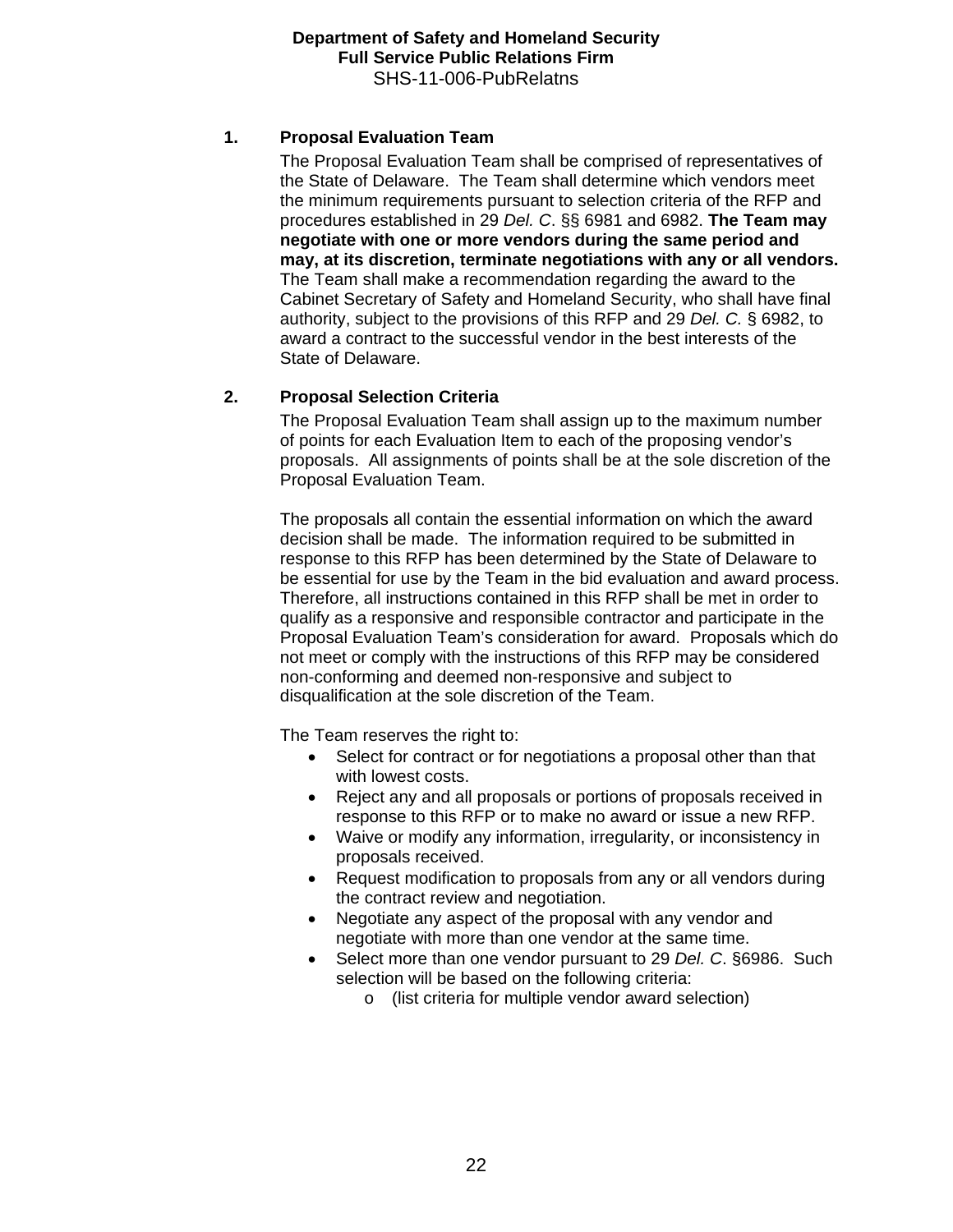## **a. Criteria Weight**

All proposals shall be evaluated using the same criteria and scoring process. The following criteria shall be used by the Evaluation Team to evaluate proposals:

|    | <b>EVALUATION CRITERIA</b>                               |                   |               |
|----|----------------------------------------------------------|-------------------|---------------|
|    |                                                          | <b>PERCENTAGE</b> | <b>POINTS</b> |
|    | Soundness & Innovativeness of Approach (Tab 2)           | 22.2              | 30            |
| 2. | Work Plan/Implementation (Tab 3)                         | 22.2              | 30            |
| 3. | Cost (Tab 4)                                             | 18.5              | 25            |
| 4. | Samples of Creative (Tab 5)                              | 18.5              | 25            |
| 5. | Personnel & Research Organization Qualifications (Tab 6) | 14.8              | 20            |
| 6. | <b>Format of Proposal</b>                                | 3.8               | 5             |
|    | <b>TOTAL SCORE</b>                                       | 100%              | 135           |

## **3. Proposal Clarification**

The Evaluation Team may contact any vendor in order to clarify uncertainties or eliminate confusion concerning the contents of a proposal. Proposals may not be modified as a result of any such clarification request.

## **4. References**

The Evaluation Team may contact any customer of the vendor, whether or not included in the vendor's reference list, and use such information in the evaluation process. Additionally, the State of Delaware may choose to visit existing installations of comparable systems, which may or may not include vendor personnel. If the vendor is involved in such site visits, the State of Delaware will pay travel costs only for State of Delaware personnel for these visits.

## **5. Oral Presentations**

Selected vendors may be invited to make oral presentations to the Evaluation Team. The vendor representative(s) attending the oral presentation shall be technically qualified to respond to questions related to the proposed system and its components.

All of the vendor's costs associated with participation in oral discussions and system demonstrations conducted for the State of Delaware are the vendor's responsibility.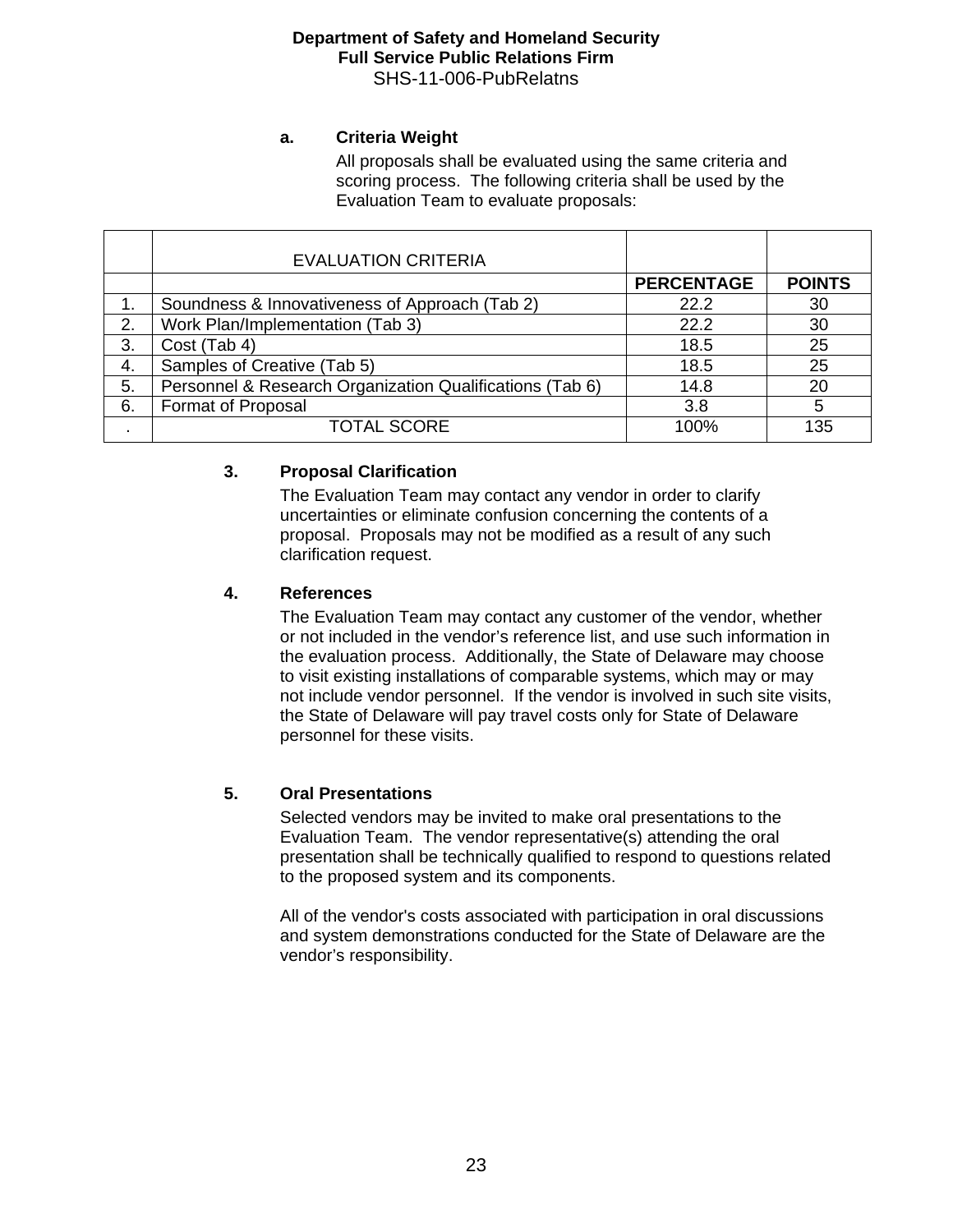## **D. Contract Terms and Conditions**

## **1. General Information**

- **a.** The term of the contract between the successful bidder and the State shall be for one (1) year reimbursable contract period from October 1, 2011 and September 30, 2012. Each contract may be renewed for up to six (6) years in one (1) or two (2) year periods.
- **b.** The selected vendor will be required to enter into a written agreement with the State of Delaware. The State of Delaware reserves the right to incorporate standard State contractual provisions into any contract negotiated as a result of a proposal submitted in response to this RFP. Any proposed modifications to the terms and conditions of the standard contract are subject to review and approval by the State of Delaware. Vendors will be required to sign the contract for all services, and may be required to sign additional agreements.
- **c**. The selected vendor or vendors will be expected to enter negotiations with the State of Delaware, which will result in a formal contract between parties. Procurement will be in accordance with subsequent contracted agreement. This RFP and the selected vendor's response to this RFP will be incorporated as part of any formal contract.
- **d**. The State of Delaware's standard contract will most likely be supplemented with the vendor's software license, support/maintenance, source code escrow agreements, and any other applicable agreements. The terms and conditions of these agreements will be negotiated with the finalist during actual contract negotiations.
- **e**. The successful vendor shall promptly execute a contract incorporating the terms of this RFP within twenty (20) days after award of the contract. No vendor is to begin any service prior to receipt a State of Delaware purchase order signed by two authorized representatives of the agency requesting service, properly processed through the State of Delaware Accounting Office and the Department of Finance. The purchase order shall serve as the authorization to proceed in accordance with the bid specifications and the special instructions, once it is received by the successful vendor.
- **f**. If the vendor to whom the award is made fails to enter into the agreement as herein provided, the award will be annulled, and an award may be made to another vendor. Such vendor shall fulfill every stipulation embraced herein as if they were the party to whom the first award was made.

## **2. Collusion or Fraud**

Any evidence of agreement or collusion among vendor(s) and prospective vendor(s) acting to illegally restrain freedom from competition by agreement to offer a fixed price, or otherwise, will render the offers of such vendor(s) void.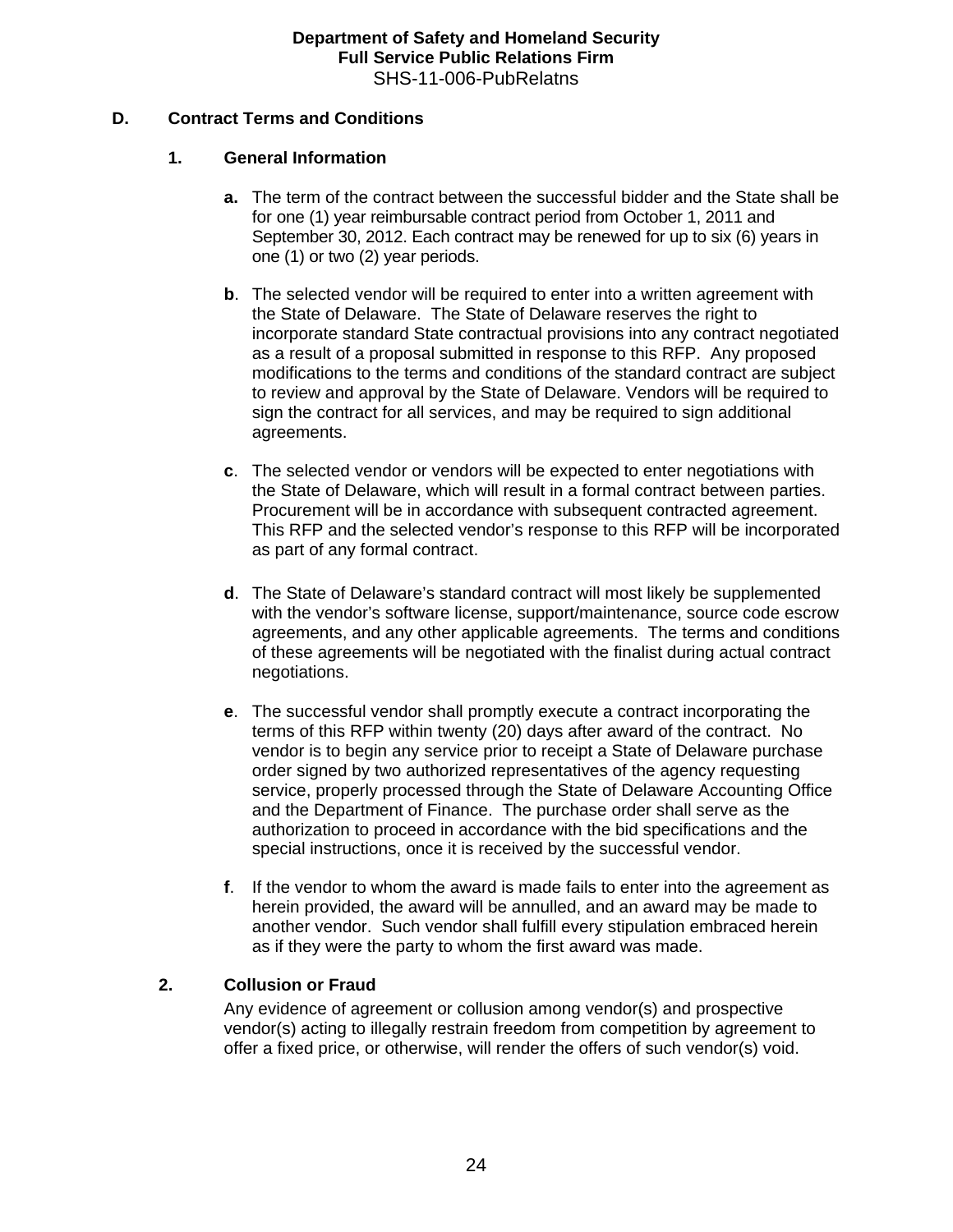By responding, the vendor shall be deemed to have represented and warranted that its proposal is not made in connection with any competing vendor submitting a separate response to this RFP, and is in all respects fair and without collusion or fraud; that the vendor did not participate in the RFP development process and had no knowledge of the specific contents of the RFP prior to its issuance; and that no employee or official of the State of Delaware participated directly or indirectly in the vendor's proposal preparation.

Advance knowledge of information which gives any particular vendor advantages over any other interested vendor(s), in advance of the opening of proposals, whether in response to advertising or an employee or representative thereof, will potentially void that particular proposal.

## **3. Lobbying and Gratuities**

Lobbying or providing gratuities shall be strictly prohibited. Vendors found to be lobbying, providing gratuities to, or in any way attempting to influence a State of Delaware employee or agent of the State of Delaware concerning this RFP or the award of a contract resulting from this RFP shall have their proposal immediately rejected and shall be barred from further participation in this RFP.

The selected vendor will warrant that no person or selling agency has been employed or retained to solicit or secure a contract resulting from this RFP upon agreement or understanding for a commission, or a percentage, brokerage or contingent fee. For breach or violation of this warranty, the State of Delaware shall have the right to annul any contract resulting from this RFP without liability or at its discretion deduct from the contract price or otherwise recover the full amount of such commission, percentage, brokerage or contingent fee.

All contact with State of Delaware employees, contractors or agents of the State of Delaware concerning this RFP shall be conducted in strict accordance with the manner, forum and conditions set forth in this RFP.

## **4. Solicitation of State Employees**

Until contract award, vendors shall not, directly or indirectly, solicit any employee of the State of Delaware to leave the State of Delaware's employ in order to accept employment with the vendor, its affiliates, actual or prospective contractors, or any person acting in concert with vendor, without prior written approval of the State of Delaware's contracting officer. Solicitation of State of Delaware employees by a vendor may result in rejection of the vendor's proposal.

This paragraph does not prevent the employment by a vendor of a State of Delaware employee who has initiated contact with the vendor. However, State of Delaware employees may be legally prohibited from accepting employment with the contractor or subcontractor under certain circumstances. Vendors may not knowingly employ a person who cannot legally accept employment under state or federal law. If a vendor discovers that they have done so, they must terminate that employment immediately.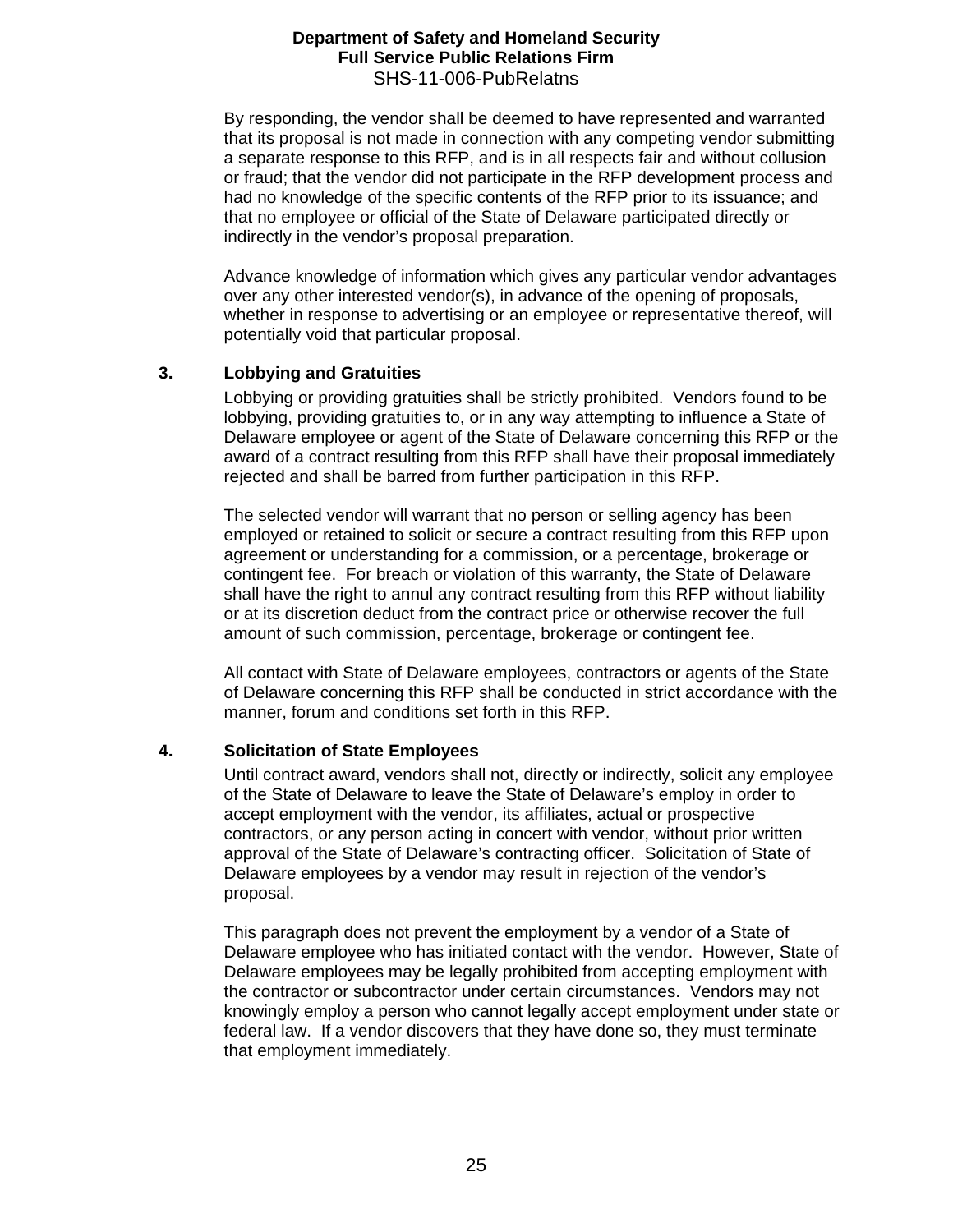## **5. General Contract Terms**

## **a. Independent contractors**

The parties to the contract shall be independent contractors to one another, and nothing herein shall be deemed to cause this agreement to create an agency, partnership, joint venture or employment relationship between parties. Each party shall be responsible for compliance with all applicable workers compensation, unemployment, disability insurance, social security withholding and all other similar matters. Neither party shall be liable for any debts, accounts, obligations or other liability whatsoever of the other party, or any other obligation of the other party to pay on the behalf of its employees or to withhold from any compensation paid to such employees any social benefits, workers compensation insurance premiums or any income or other similar taxes.

It may be at the State of Delaware's discretion as to the location of work for the contractual support personnel during the project period. The State of Delaware shall provide working space and sufficient supplies and material to augment the Contractor's services.

## **b. Non-Appropriation**

In the event the General Assembly fails to appropriate the specific funds necessary to enter into or continue the contractual agreement, in whole or part, the agreement shall be terminated as to any obligation of the State requiring the expenditure of money for which no specific appropriation is available at the end of the last fiscal year for which no appropriation is available or upon the exhaustion of funds.

## **c. Licenses and Permits**

In performance of the contract, the vendor will be required to comply with all applicable federal, state and local laws, ordinances, codes, and regulations. The cost of permits and other relevant costs required in the performance of the contract shall be borne by the successful vendor. The vendor shall be properly licensed and authorized to transact business in the State of Delaware as provided in 30 *Del. C*. § 2502.

Prior to receiving an award, the successful vendor shall either furnish the State of Delaware with proof of State of Delaware Business Licensure or initiate the process of application where required. An application may be requested in writing to: Division of Revenue, Carvel State Building, P.O. Box 8750, 820 N. French Street, Wilmington, DE 19899 or by telephone to one of the following numbers: (302) 577-8200—Public Service, (302) 577-8205—Licensing Department.

Information regarding the award of the contract will be given to the Division of Revenue. Failure to comply with the State of Delaware licensing requirements may subject vendor to applicable fines and/or interest penalties.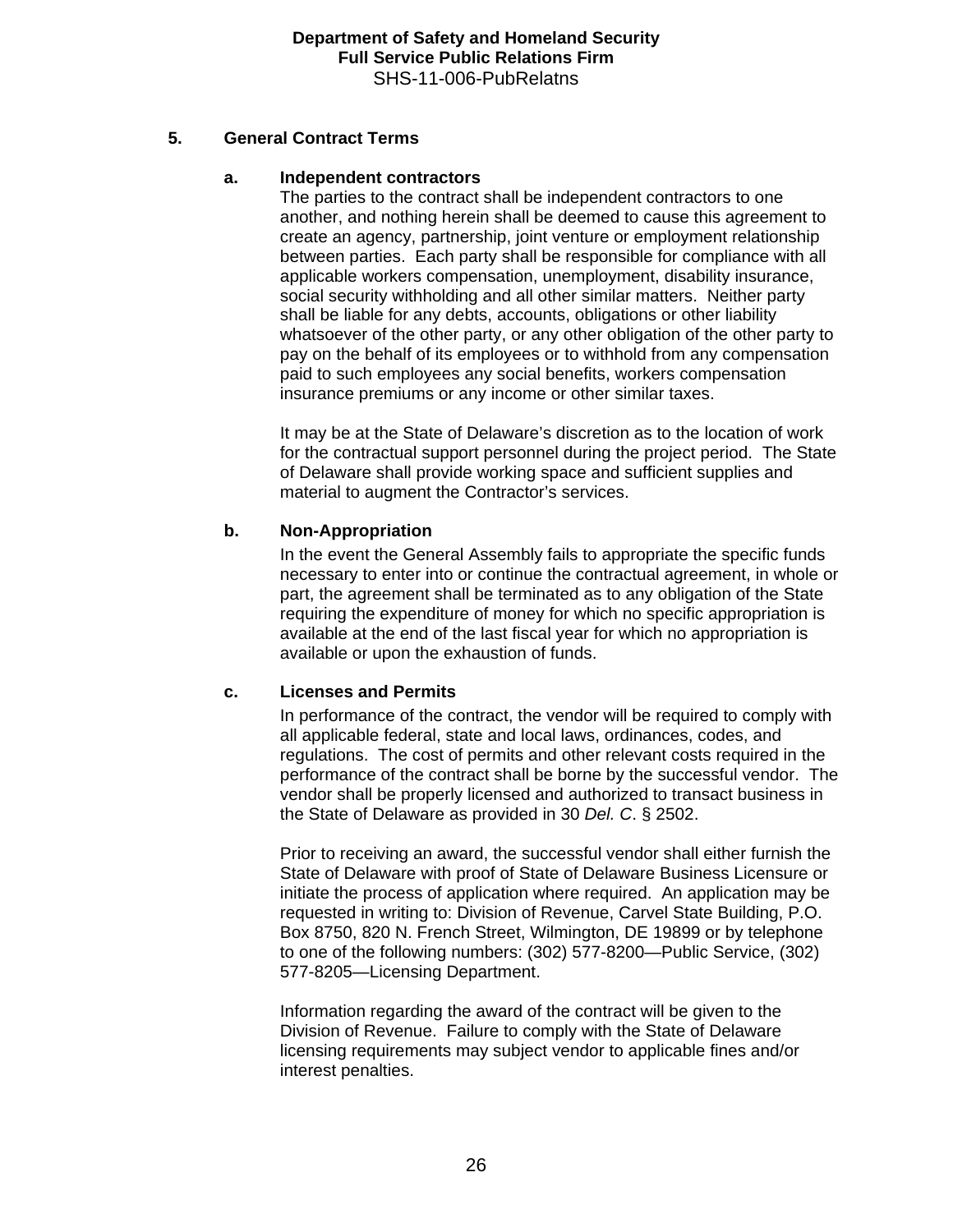#### **d. Notice**

Any notice to the State of Delaware required under the contract shall be sent by registered mail to:

 **Department of Safety and Homeland Security Office of the Secretary, Attn: Central Fiscal Office P.O Box 818 Dover, Delaware 19901** 

#### **e. Indemnification**

#### **1. General Indemnification.**

By submitting a proposal, the proposing vendor agrees that in the event it is awarded a contract, it will indemnify and otherwise hold harmless the State of Delaware, its agents and employees from any and all liability, suits, actions, or claims, together with all costs, expenses for attorney's fees, arising out of the vendor's its agents and employees' performance work or services in connection with the contract, regardless of whether such suits, actions, claims or liabilities are based upon acts or failures to act attributable, ole or part, to the State, its employees or agents.

## **2. Proprietary Rights Indemnification**

Vendor shall warrant that all elements of its solution, including all equipment, software, documentation, services and deliverables, do not and will not infringe upon or violate any patent, copyright, trade secret or other proprietary rights of any third party. In the event of any claim, suit or action by any third party against the State of Delaware, the State of Delaware shall promptly notify the vendor in writing and vendor shall defend such claim, suit or action at vendor's expense, and vendor shall indemnify the State of Delaware against any loss, cost, damage, expense or liability arising out of such claim, suit or action (including, without limitation, litigation costs, lost employee time, and counsel fees) whether or not such claim, suit or action is successful.

If any equipment, software, services (including methods) products or other intellectual property used or furnished by the vendor (collectively ""Products") is or in vendor's reasonable judgment is likely to be, held to constitute an infringing product, vendor shall at its expense and option either:

- **(a)** Procure the right for the State of Delaware to continue using the Product(s);
- **(b)** Replace the product with a non-infringing equivalent that satisfies all the requirements of the contract; or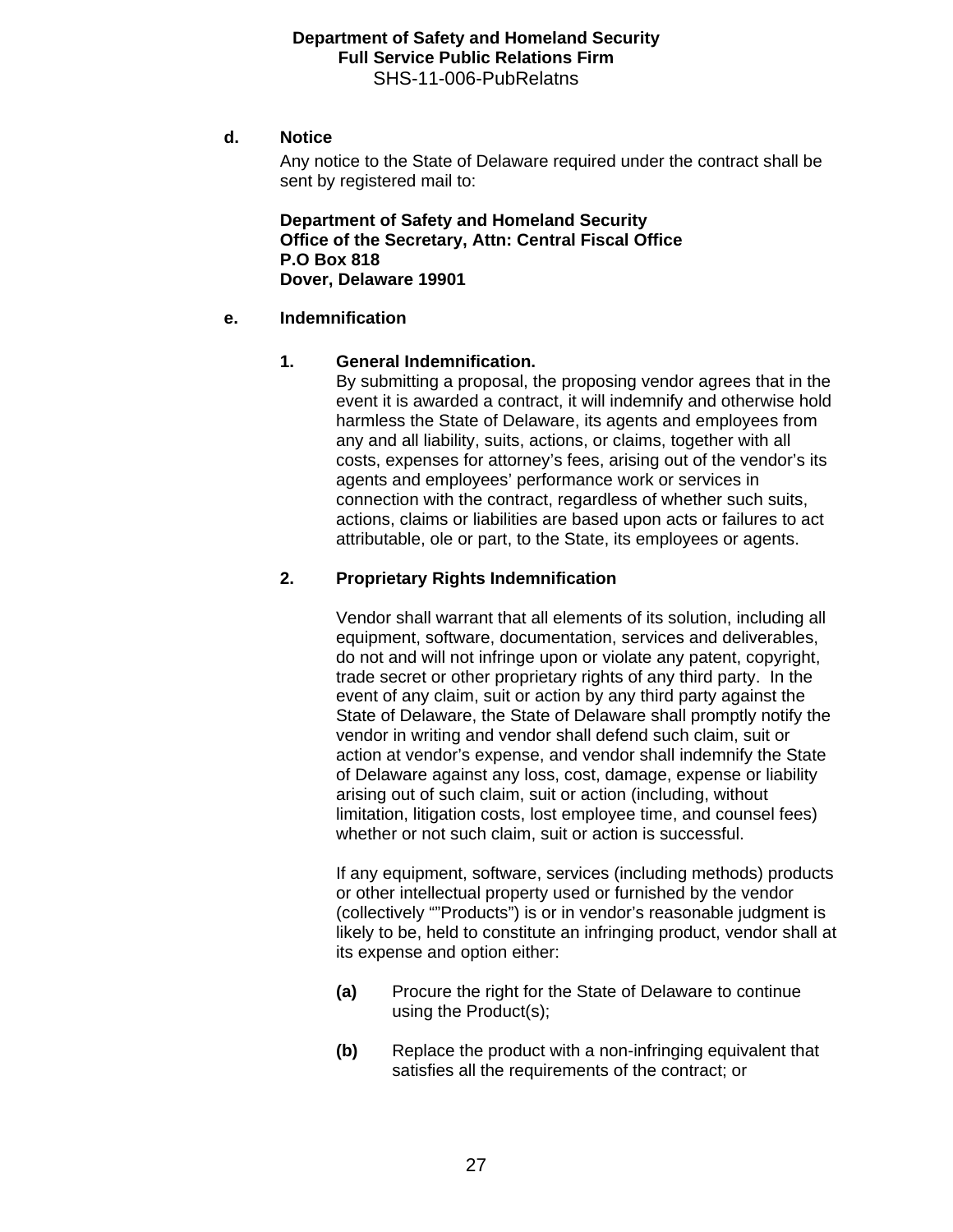**(c)** Modify the Product(s) to make it or them non-infringing, provided that the modification does not materially alter the functionality or efficacy of the product or cause the Product(s) or any part of the work to fail to conform to the requirements of the Contract, or only alters the Product(s) to a degree that the State of Delaware agrees to and accepts in writing.

## **f. Insurance**

- **1**. Vendor recognizes that it is operating as an independent contractor and that it is liable for any and all losses, penalties, damages, expenses, attorney's fees, judgments, and/or settlements incurred by reason of injury to or death of any and all persons, or injury to any and all property, of any nature, arising out of the vendor's negligent performance under this contract, and particularly without limiting the foregoing, caused by, resulting from, or arising out of any act of omission on the part of the vendor in their negligent performance under this contract.
- **2**. The vendor shall maintain such insurance as will protect against claims under Worker's Compensation Act and from any other claims for damages for personal injury, including death, which may arise from operations under this contract. The vendor is an independent contractor and is not an employee of the State of Delaware.
- **3**. During the term of this contract, the vendor shall, at its own expense, carry insurance minimum limits as follows:

| a.   Comprehensive General<br>Liability                                     | \$1,000,000             |
|-----------------------------------------------------------------------------|-------------------------|
| b.   Professional Liability/Misc.<br>Error & Omissions/Product<br>Liability | \$1,000,000/\$3,000,000 |

If the contractual service requires the transportation of departmental clients or staff, the vendor shall, in addition to the above coverages, secure at its own expense the following coverage:

| a.   Automotive Liability (Bodily | \$100,000/\$300,000 |
|-----------------------------------|---------------------|
| Injury)                           |                     |
| Automotive Property Damage        | \$25,000            |
| (to others)                       |                     |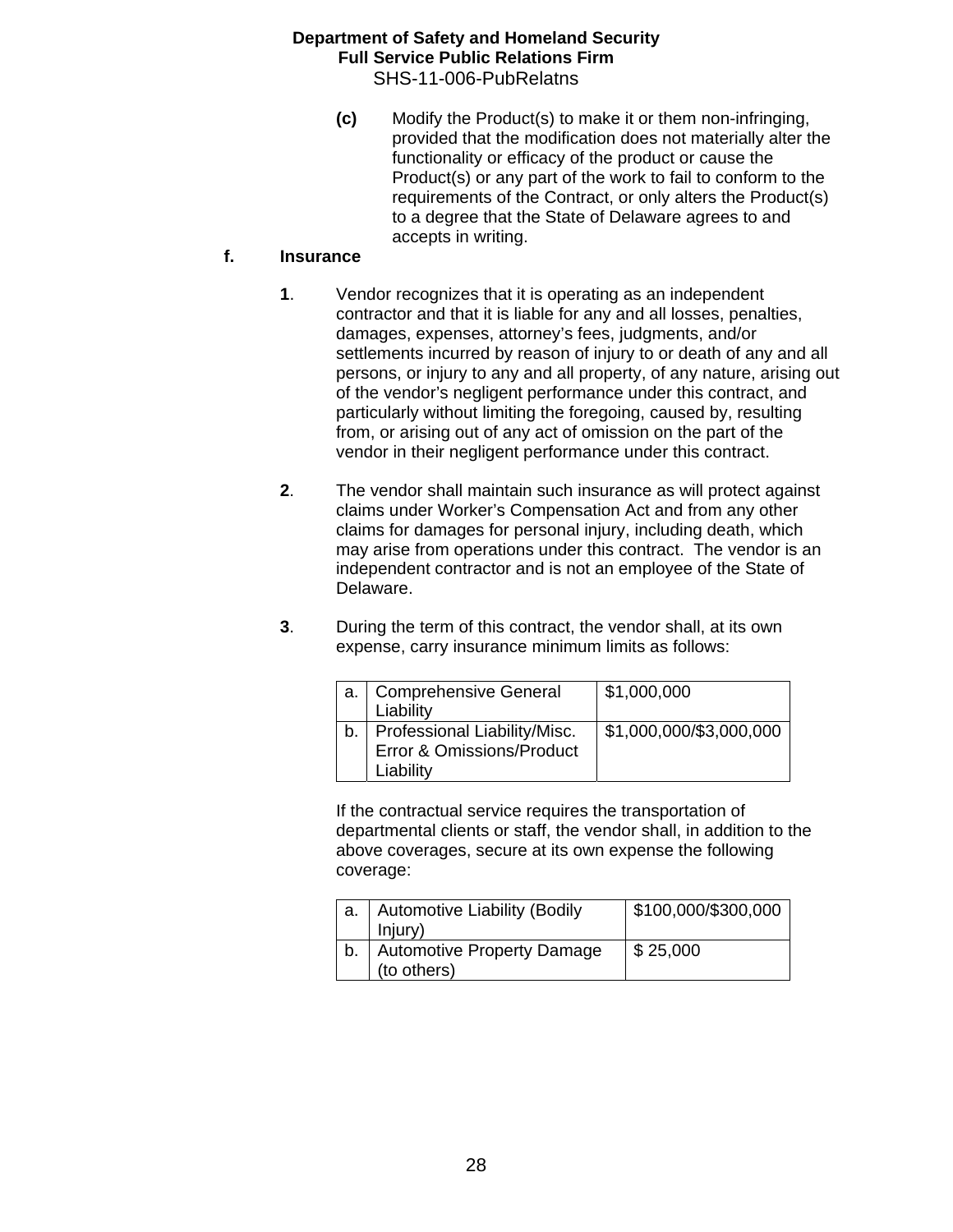**4**. The vendor shall provide a certificate of insurance as proof that the vendor has the required insurance.

## **g. Performance Requirements**

The selected Vendor will warrant that its possesses, or has arranged through subcontractors, all capital and other equipment, labor, materials, and licenses necessary to carry out and complete the work hereunder in compliance with any and all Federal and State laws, and County and local ordinances, regulations and codes.

## **h. Warranty**

The Vendor will provide a warranty that the deliverables provided pursuant to the contract will function as designed for a period of no less than one (1) year from the date of system acceptance. The warranty shall require the Vendor correct, at its own expense, the setup, configuration, customizations or modifications so that it functions according to the State's requirements.

## **i. Costs and Payment Schedules**

All contract costs must be as detailed specifically in the Vendor's cost proposal. No charges other than as specified in the proposal shall be allowed without written consent of the State of Delaware. The proposal costs shall include full compensation for all taxes that the selected vendor is required to pay.

The State of Delaware will require a payment schedule based on defined and measurable milestones. Payments for services will not be made in advance of work performed. The State of Delaware may require holdback of contract monies until acceptable performance is demonstrated (as much as 25%).

## **j. Penalties**

The State of Delaware may include in the final contract penalty provisions for non-performance, such as liquidated damages.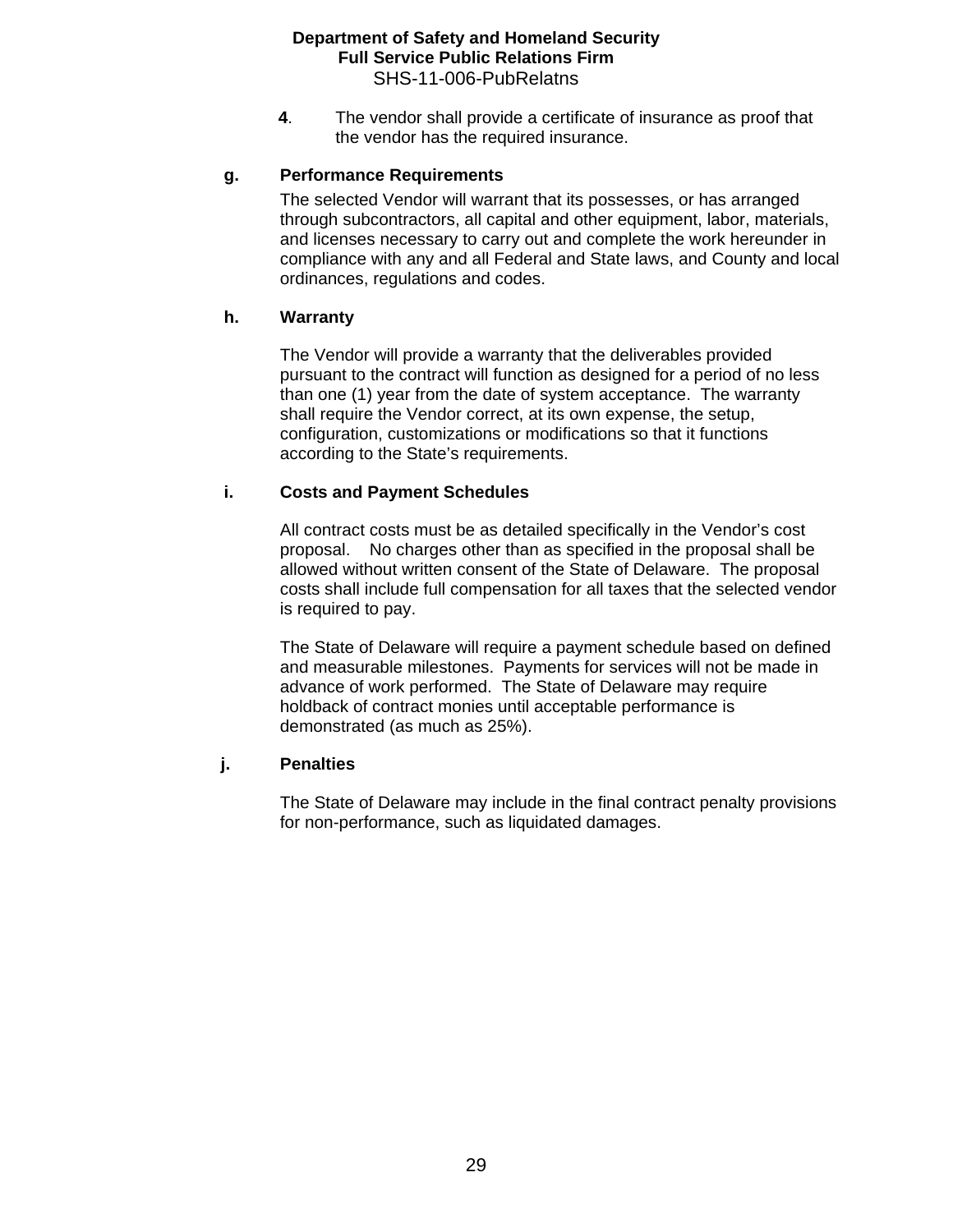## **k. Termination for Cause.**

If for any reasons, or through any cause, the Vendor fails to fulfil in timely and proper manner his obligations under the contract, or if the Vendor violates any of the covenants, agreements or stipulations of the contract, the State of Delaware shall thereupon have the right to terminate the contract by giving written notice to the Vendor of such termination and specifying the effective date thereof, at least twenty (20) days before the effective date of such termination, In that event, all finished or unfinished documents, data, studies, surveys, drawings, maps, models, photographs and reports or other material prepared by the Vendor under the contract shall, at the option of the State of Delaware, become its property, and the Vendor shall be entitled to receive just and equitable compensation for any satisfactory work completed on such documents and other materials which is useable to the State of Delaware.

## **l. Termination for Convenience**

The State of Delaware may terminate the contract at any time by giving written notice of such termination and specifying the effective date thereof, at least twenty (20) days before the effective date of such termination. In that event, all finished or unfinished documents, data, studies, surveys, drawings, maps, models, photographs and reports or other material prepared by the Vendor under the contract shall, at the option of the State of Delaware, become its property, and the Vendor shall be entitled to compensation for any satisfactory work completed on such documents and other materials which is useable to the State of Delaware. If the contract is terminated by the State of Delaware as so provided, the Vendor will be paid an amount which bears the same ratio to the total compensation as the services actually performed bear to the total services of the Vendor as covered by the contract, less payments of compensation previously made. Provided however, that if less than 60 percent of the services covered by the contract have been performed upon the effective date of termination, the Vendor shall be reimbursed (in addition to the above payment) for that portion of actual out of pocket expenses (not otherwise reimbursed under the contract) incurred by the Vendor during the contract period which are directly attributable to the uncompleted portion of the services covered by the contract.

## **m. Non-discrimination**

In performing the services subject to this RFP the vendor will agree that it will not discriminate against any employee or applicant for employment because of race, creed, color, sex or national origin. The successful vendor shall comply with all federal and state laws, regulations and policies pertaining to the prevention of discriminatory employment practice. Failure to perform under this provision constitutes a material breach of contract.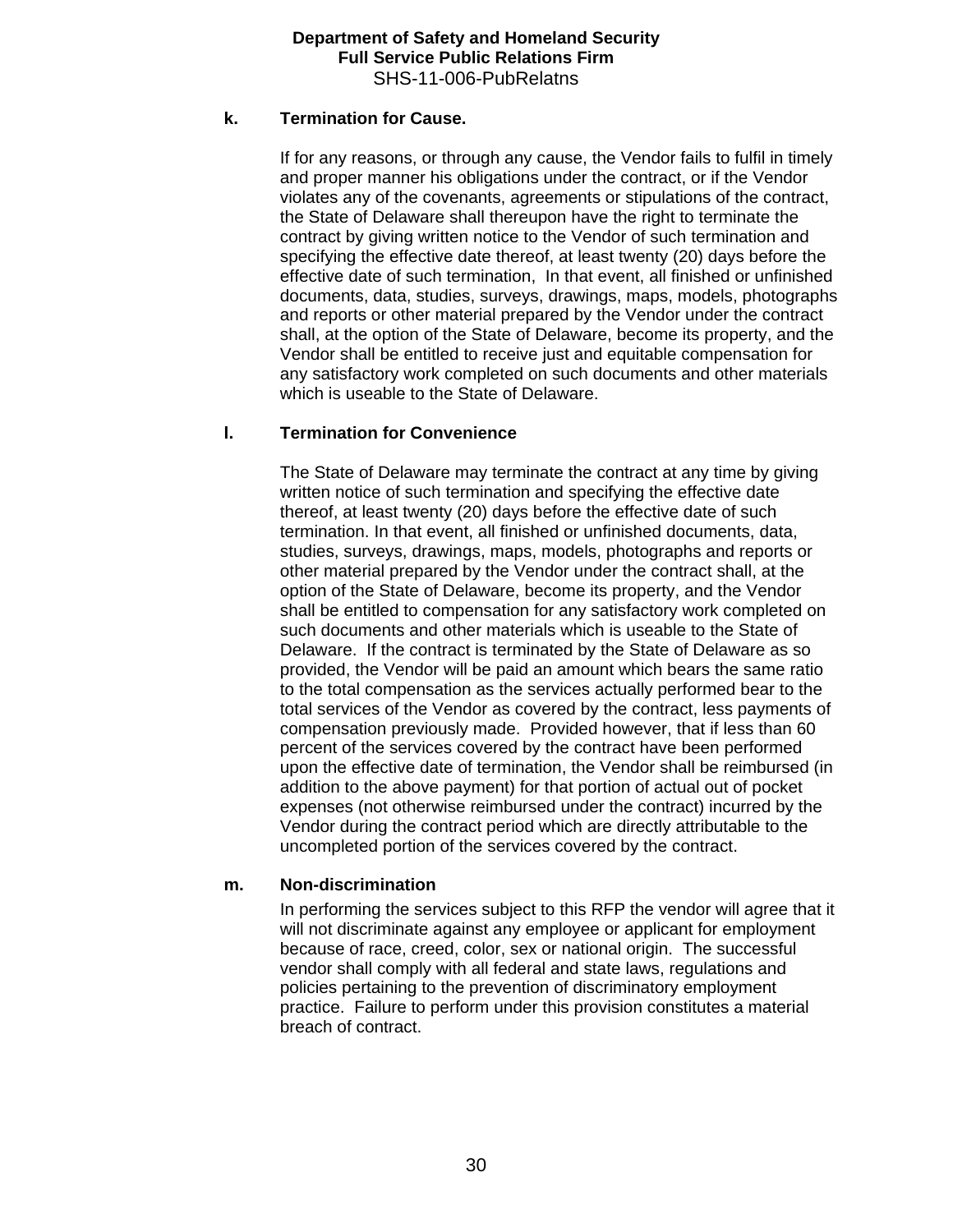## **n. Covenant against Contingent Fees**

The successful vendor will warrant that no person or selling agency has been employed or retained to solicit or secure this contract upon an agreement of understanding for a commission or percentage, brokerage or contingent fee excepting bona-fide employees, bona-fide established commercial or selling agencies maintained by the Vendor for the purpose of securing business. For breach or violation of this warranty the State of Delaware shall have the right to annul the contract without liability or at its discretion to deduct from the contract price or otherwise recover the full amount of such commission, percentage, brokerage or contingent fee.

## **o. Vendor Activity**

No activity is to be executed in an off shore facility, either by a subcontracted firm or a foreign office or division of the vendor. The vendor must attest to the fact that no activity will take place outside of the United States in its transmittal letter. Failure to adhere to this requirement is cause for elimination from future consideration.

## **p. Work Product**

All materials and products developed under the executed contract by the vendor are the sole and exclusive property of the State. The vendor will seek written permission to use any product created under the contract.

## **p. Contract Documents**

The RFP, the purchase order, the executed contract and any supplemental documents between the State of Delaware and the successful vendor shall constitute the contract between the State of Delaware and the vendor. In the event there is any discrepancy between any of these contract documents, the following order of documents governs so that the former prevails over the latter: contract, State of Delaware's RFP, Vendor's response to the RFP and purchase order. No other documents shall be considered. These documents will constitute the entire agreement between the State of Delaware and the vendor.

## **q. Applicable Law**

The laws of the State of Delaware shall apply, except where Federal Law has precedence. The successful vendor consents to jurisdiction and venue in the State of Delaware.

In submitting a proposal, Vendors certify that they comply with all federal, state and local laws applicable to its activities and obligations including:

- **(1)** the laws of the State of Delaware;
- **(2)** the applicable portion of the Federal Civil Rights Act of 1964;
- **(3)** the Equal Employment Opportunity Act and the regulations issued there under by the federal government;
- **(4)** a condition that the proposal submitted was independently arrived at, without collusion, under penalty of perjury; and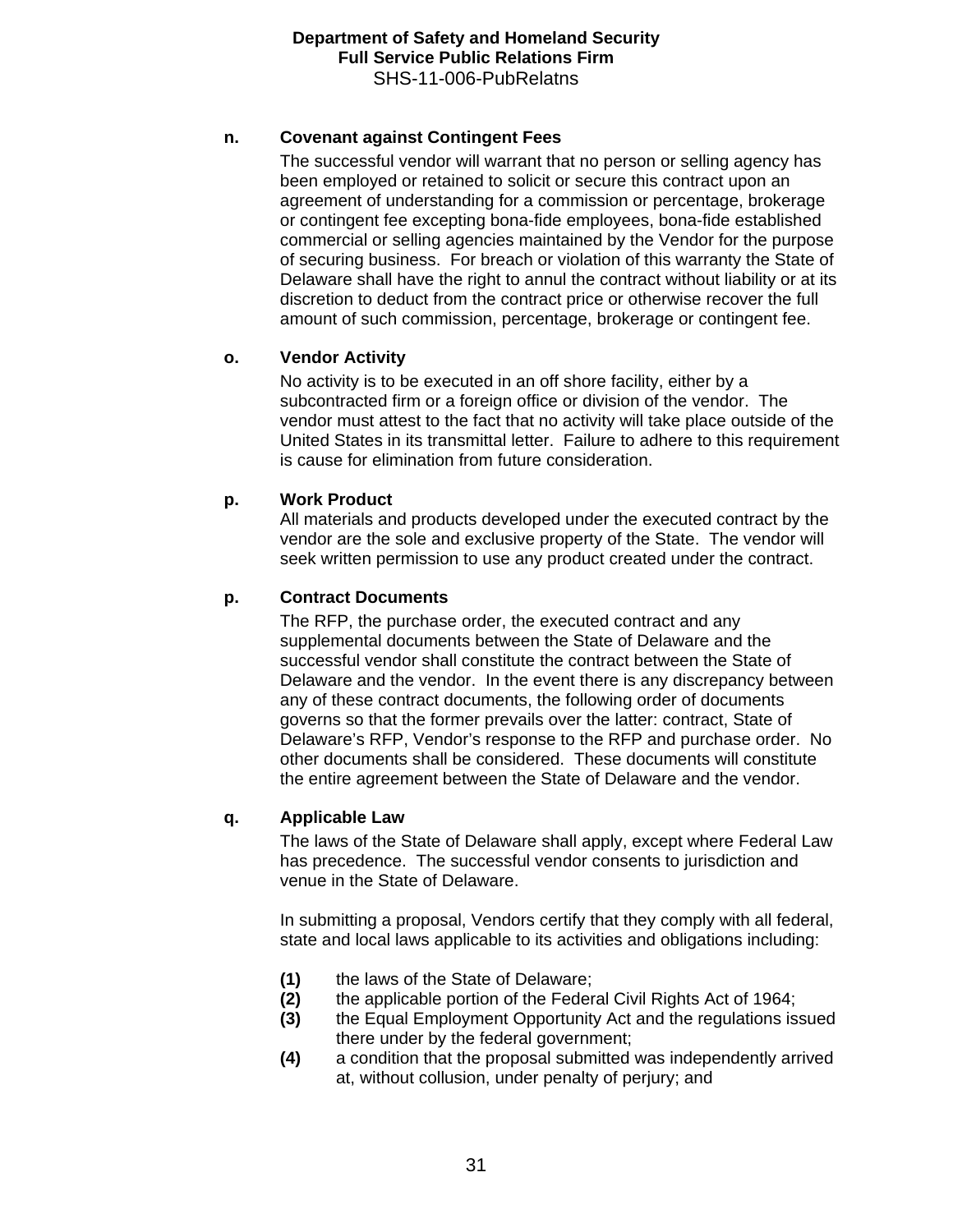**(5)** that programs, services, and activities provided to the general public under resulting contract conform with the Americans with Disabilities Act of 1990, and the regulations issued there under by the federal government.

If any vendor fails to comply with (1) through (5) of this paragraph, the State of Delaware reserves the right to disregard the proposal, terminate the contract, or consider the vendor in default.

The selected vendor shall keep itself fully informed of and shall observe and comply with all applicable existing Federal and State laws, and County and local ordinances, regulations and codes, and those laws, ordinances, regulations, and codes adopted during its performance of the work.

## **r. Scope of Agreement**

If the scope of any provision of the contract is determined to be too broad in any respect whatsoever to permit enforcement to its full extent, then such provision shall be enforced to the maximum extent permitted by law, and the parties hereto consent and agree that such scope may be judicially modified accordingly and that the whole of such provisions of the contract shall not thereby fail, but the scope of such provisions shall be curtailed only to the extent necessary to conform to the law.

## **s. Other General Conditions**

- **(1) Current Version** "Packaged" application and system software shall be the most current version generally available as of the date of the physical installation of the software.
- **(2) Current Manufacture** Equipment specified and/or furnished under this specification shall be standard products of manufacturers regularly engaged in the production of such equipment and shall be the manufacturer's latest design. All material and equipment offered shall be new and unused.
- **(3) Volumes and Quantities** Activity volume estimates and other quantities have been reviewed for accuracy; however, they may be subject to change prior or subsequent to award of the contract.
- **(4) Prior Use** The State of Delaware reserves the right to use equipment and material furnished under this proposal prior to final acceptance. Such use shall not constitute acceptance of the work or any part thereof by the State of Delaware.
- **(5) Status Reporting** The selected vendor will be required to lead and/or participate in status meetings and submit status reports covering such items as progress of work being performed, milestones attained, resources expended, problems encountered and corrective action taken, until final system acceptance.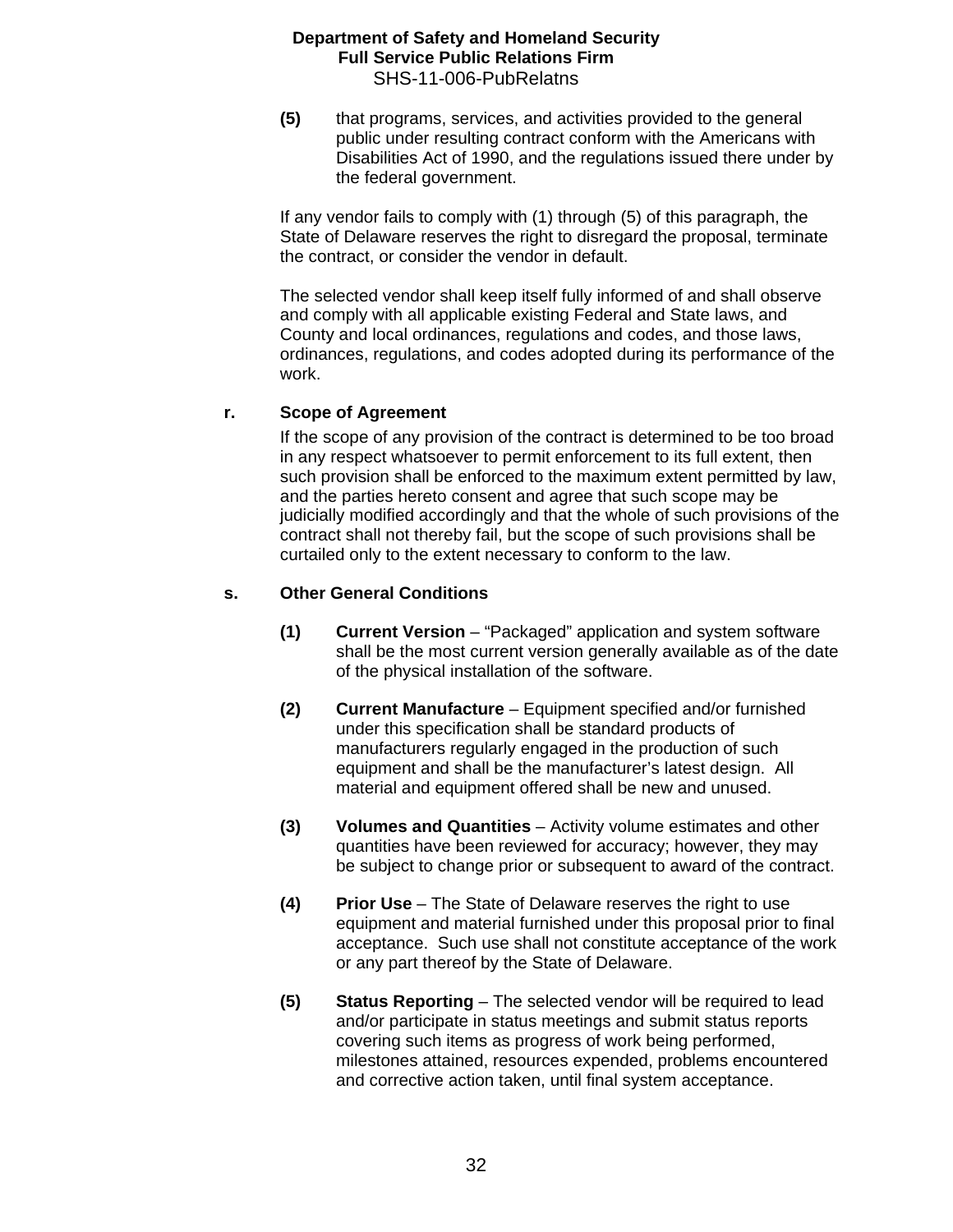- **(6) Regulations** All equipment, software and services must meet all applicable local, State and Federal regulations in effect on the date of the contract.
- **(7) Changes** No alterations in any terms, conditions, delivery, price, quality, or specifications of items ordered will be effective without the written consent of the State of Delaware.
- **(8) Additional Terms and Conditions** The State of Delaware reserves the right to add terms and conditions during the contract negotiations.

## **E. RFP Miscellaneous Information**

## **1. No Press Releases or Public Disclosure**

Vendors may not release any information about this RFP. The State of Delaware reserves the right to pre-approve any news or advertising releases concerning this RFP, the resulting contract, the work performed, or any reference to the State of Delaware with regard to any project or contract performance. Any such news or advertising releases pertaining to this RFP or resulting contract shall require the prior express written permission of the State of Delaware.

## **2. RFP Reference Library**

The State of Delaware has made every attempt to provide the necessary information within this RFP. The State of Delaware will make the reference library available only to the winning bidder.

## **3. Definitions of Requirements**

To prevent any confusion about identifying requirements in this RFP, the following definition is offered: The words *shall*, will and/or *must* are used to designate a mandatory requirement. Vendors must respond to all mandatory requirements presented in the RFP. Failure to respond to a mandatory requirement may cause the disqualification of your proposal.

## **4. Production Environment Requirements**

The State of Delaware requires that all hardware, system software products, and application software products included in proposals be currently in use in a production environment by a least three other customers, have been in use for at least six months, and have been generally available from the manufacturers for a period of six months. Unreleased or beta test hardware, system software, or application software will not be acceptable.